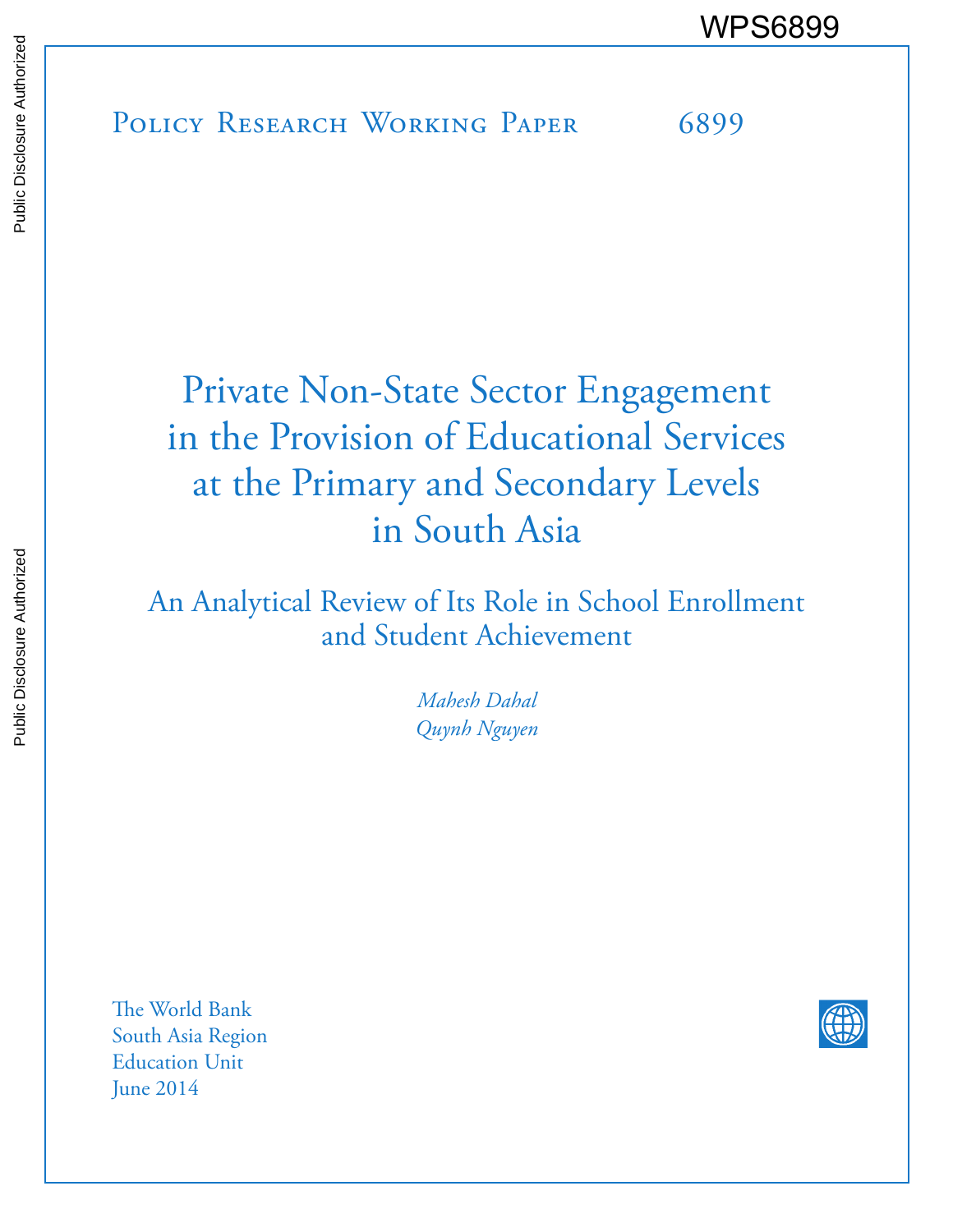#### POLICY RESEARCH WORKING PAPER 6899

# **Abstract**

Private (non-state) sector engagement in the provision of educational services at the primary and secondary levels in South Asia has recently undergone remarkable growth. This type of education comes in various forms, such as schools financed and managed by the private sector, schools financed by the government and managed by the private sector, private school vouchers, and tutoring outside the classroom. According to recent household survey data, almost one-third of school-goers aged 6 to 18 years in South Asia go to private schools, with a high concentration in Bangladesh, India, Nepal, and Pakistan. Data for India, Nepal, and Pakistan show that on average, private schools perform at least as well as government schools on student test scores, after controlling for socioeconomic factors, and they do so at significantly lower costs to society. However, student achievement

varies greatly across schools of each type, with many weak private schools as well as strong government schools. Substantial, albeit indirect, evidence points to teacher behavior and accountability as an important driver of the effectiveness of private schools. In the long run, however, many factors may play important roles in sustaining the private sector's advantage. Another risk is that overall poor quality in a large government sector may set a low benchmark for the private sector. The findings cast doubt on the effectiveness of government regulations for private schools, given weak institutional capacity. Public-private partnerships with effective accountability mechanisms could leverage both equity and efficiency. Finally, it appears important to understand and customize teaching to the child's individual level.

*The Policy Research Working Paper Series disseminates the findings of work in progress to encourage the exchange of ideas about development*  issues. An objective of the series is to get the findings out quickly, even if the presentations are less than fully polished. The papers carry the *names of the authors and should be cited accordingly. The findings, interpretations, and conclusions expressed in this paper are entirely those of the authors. They do not necessarily represent the views of the International Bank for Reconstruction and Development/World Bank and its affiliated organizations, or those of the Executive Directors of the World Bank or the governments they represent.*

This paper is a product of the Education Unit, South Asia Region. It is part of a larger effort by the World Bank to provide open access to its research and make a contribution to development policy discussions around the world. Policy Research Working Papers are also posted on the Web at http://econ.worldbank.org. The authors may be contacted at qnguyen4@ worldbank.org.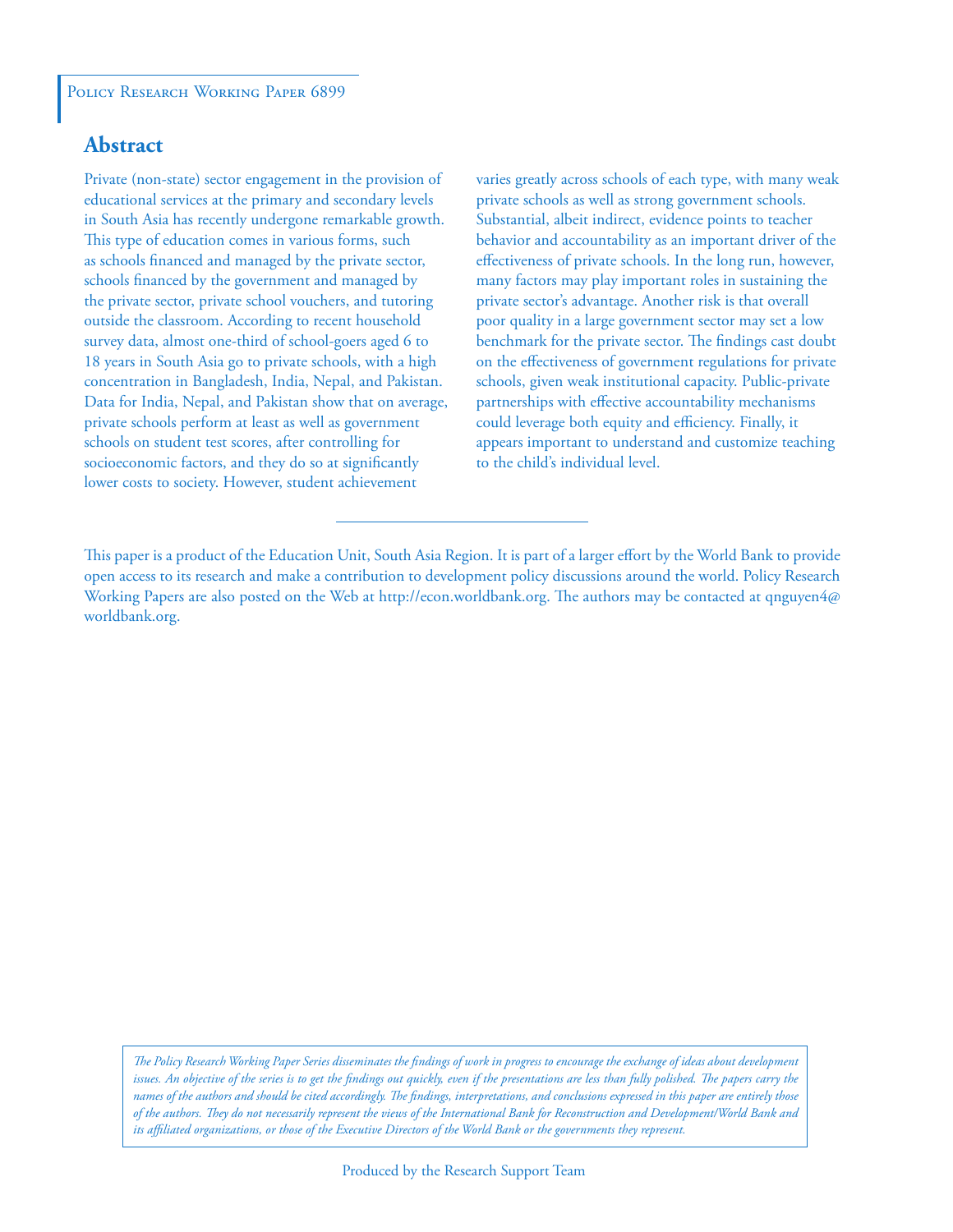# **Private Non-State Sector Engagement in the Provision of Educational Services at the Primary and Secondary Levels in South Asia: An Analytical Review of Its Role in School Enrollment and Student Achievement**

Mahesh Dahal, World Bank Quynh Nguyen, World Bank[\\*](#page-2-0)

Key words: Private sector, private school, South Asia, learning, achievement

JEL: I210

 $\overline{a}$ 

Sector Board: Education

<span id="page-2-0"></span>We thank Tara Beteille, Sangeeta Goyal, Toby Linden, Karthik Muralidharan, Dhushyanth Raju and Michelle Riboud for helpful comments. The findings, interpretations and conclusions expressed herein are our own and do not necessarily represent the views of the World Bank, its Board of Directors, or any of its member countries. All remaining errors are our own.

<sup>\*</sup> Dahal: [mdahal@worldbank.org.](mailto:mdahal@worldbank.org) Nguyen: [qnguyen4@worldbank.org.](mailto:qnguyen4@worldbank.org)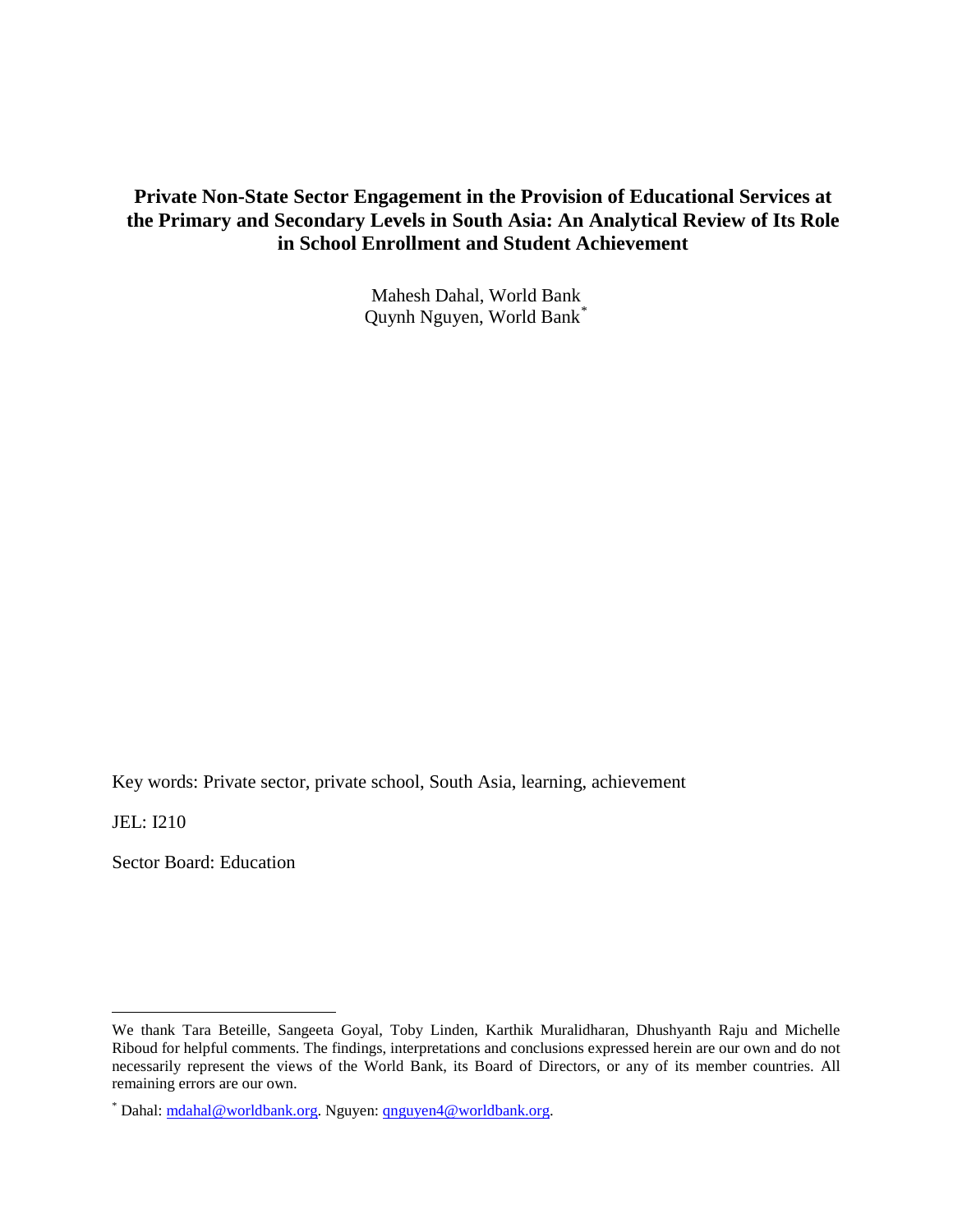## **I. Introduction**

1. The role of the private sector has become increasingly prominent in the educational landscape of South Asia in recent years, taking the spotlight in academic research as well as the popular media. The private sector is defined here in its broadest sense, including communities, non-governmental organizations (NGOs), faith-based organizations, trade unions, private companies, small-scale informal and individuals (Lewis and Patrinos, 2011). In other words, the private sector here refers to non-state entities. Private schools have accounted for a considerably increasing share of student enrollment at all grade levels. Various types of public-private partnership have emerged. Much attention has also been drawn to the widespread phenomenon of outside-classroom tutoring. A central question in today's discussion is with regards to the absolute and relative quality of education associated with engagement by the private sector.

2. This paper contributes to the literature and discussion by putting together, for the first time, a regional picture of the role of the private sector in educational service delivery at the primary and secondary levels across the countries in South Asia, and examining the learning quality associated with this engagement, as measured by student test scores. The paper involves an extensive literature review, basic data analyses (using household surveys, learning assessment surveys, and school censuses), and policy implications proposed by the authors. It does not entail any original impact evaluation. Due to varying degrees of availability of data and information as well as varying histories and government policies across the countries, Bangladesh, India, Nepal and Pakistan get extensive analysis, while analysis for the other countries is limited. Similarly, some types of private sector engagement can be discussed in more detail than some other types. Moreover, the paper focuses on country-level analysis, and abstracts from analysis of variation across within-country administrative units, such as states, provinces and districts, which could be substantial (see, for example, Nguyen and Raju, 2013).

3. Private sector engagement in the provision of educational services at the primary and secondary levels in South Asia takes various types. Schools fully financed and managed by the private sector (unaided schools) account for virtually all of private sector engagement in primary and secondary education in Nepal and Pakistan. Government financed and privately managed schools (aided schools) are highly prevalent in Bangladesh and have considerable presence in India. According to the latest household survey data available for seven of the eight regional countries, almost one-third of school children are enrolled in schools identified as private schools (aided or unaided schools), with a high concentration in Bangladesh, India, Nepal and Pakistan. Available school census data for these four countries indicate that the expansion of privately managed schools is fairly recent, starting around the mid-1970s to early 1980s. Predominant among the urban and high-income, it has increasingly reached rural areas and poorer households. Importantly, in India, the parliament has recently passed the Right to Education Act that includes a provision mandating private schools to reserve up to 25% of their seats for students from disadvantaged backgrounds, with a reimbursement of fees by the government. With this provision, India may soon lead the world in the number of children attending private schools with government funding, and also in the inclusiveness of private schooling. Besides engagement in aided and unaided schools, the private sector may also provide school-level services without assuming management responsibilities, or set up schools of a specific model, finance and run them while gradually transferring financing and management responsibilities to the government. Outside-classroom paid tutoring is reported to be common in most countries, whether private schooling is minimal or significant (except in Bhutan where tutoring is banned by law).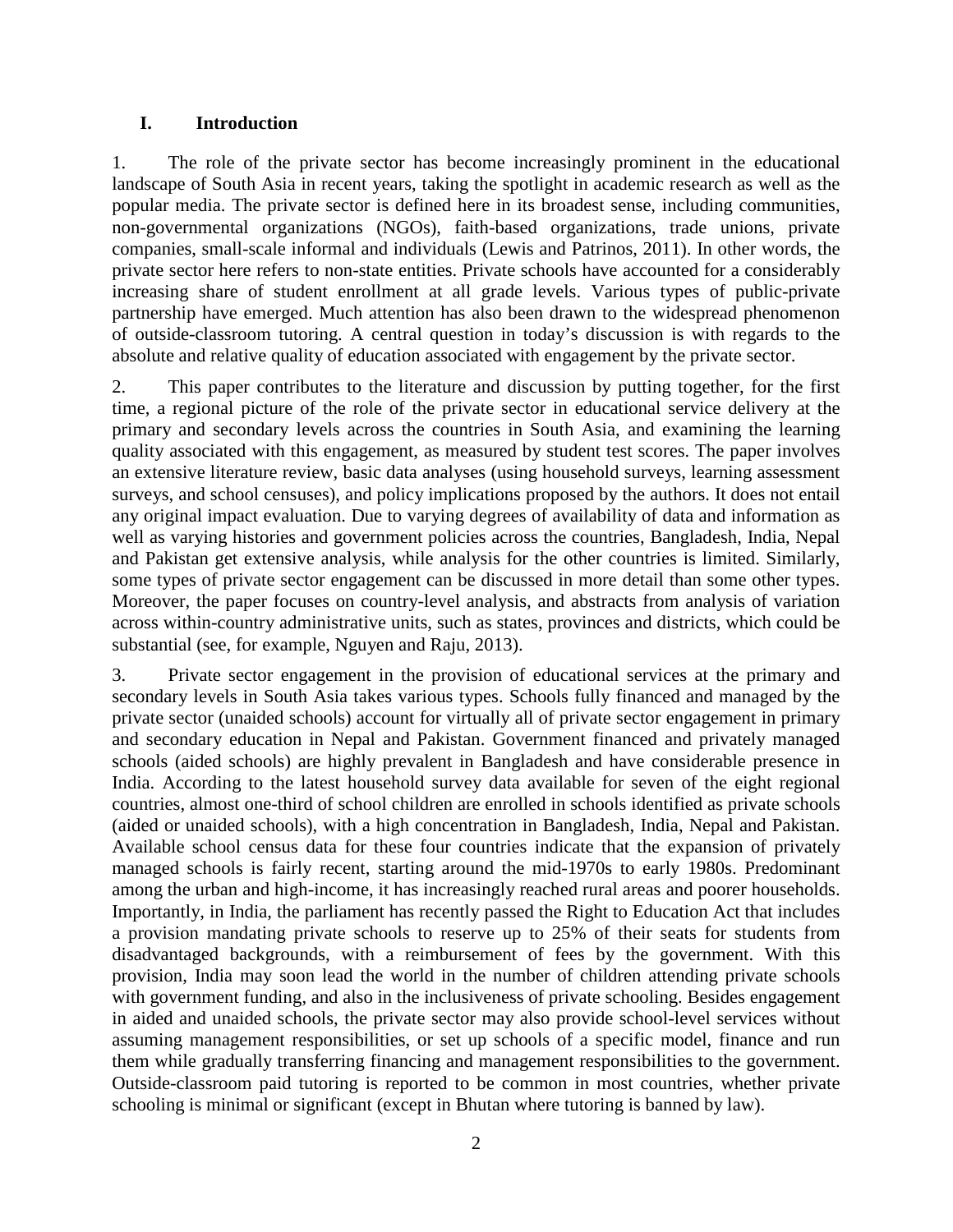4. Disaggregated test score data available for India, Pakistan, and Nepal show that on average, privately managed schools perform at least as well as government managed schools in terms of student test scores, at significantly lower costs to society. At the same time, it is important to acknowledge the average poor performance in private schools. Moreover, there is significant variability in student achievement among schools of both types, with a large overlap between test score distributions of two types of schools, indicating the existence of many bad private schools as well as good government schools. We point out several advantageous characteristics of private schools; in particular, we find substantial, albeit indirect, support for teacher behavior and accountability as a driver of private schools' effectiveness. Nevertheless, these advantages would not suffice to induce student achievement over the long run, if, for example, there is little improvement in the professional knowledge and skills of available teachers, particularly in economically disadvantaged areas. It is also important to realize that in an education market, the quality of government schools serves as the benchmark against which private schools differentiate themselves. The lower the quality of government schools, the lower the quality of private schools, unless the market is competitive among private schools, which is unlikely in many rural areas. Higher wages of government teachers do not seem associated with higher student achievement outcomes; hence a focus on student achievement in policy dialogue and policymaking, coupled with strengthened governance and accountability systems, would be important. This requires a system of reliable and regular measurement of student achievement to begin with. On the other hand, many private schools may imitate elite ones in visible aspects of infrastructure, facilities, methodologies, and curriculum.

5. Many unaided private schools, whose students perform, on average, at least as well as government school students, are unregistered and free of government regulations. This casts doubt on the effectiveness of regulations on school registration, fees and teacher credentials that the government may set for private schools, especially given the weak institutional capacity. On the other hand, there is potential for contractual partnerships between the government and private sector to leverage both "equity" and "efficiency," and the design of an accountability mechanism for such partnerships would be crucial. Moreover, regional and international evidence suggests that understanding and customizing teaching to the child's individual level and way of learning is important to improving academic achievement – there is potential to cater to this need through a student-focused approach in classroom teaching and classroom and school management, or through well-designed outside-classroom tutoring services, among other potential reforms.

6. In the remainder of the paper, we first discuss the types and general extent of private sector engagement in education in South Asia. We then discuss in more detail the prevalence, socio-economic patterns, and over-time evolution of private schooling in aided and unaided schools, as well as of outside-classroom tutoring, in countries for which data and information allow such analyses. We next present evidence on student achievement associated with the different types of private sector engagement, discussing underlying factors and mechanisms, with references to the socio-economic patterns identified in the previous section. The last section draws conclusions and policy implications.

# **II. Types, extent, socio-economic patterns, and over-time evolution of private sector engagement**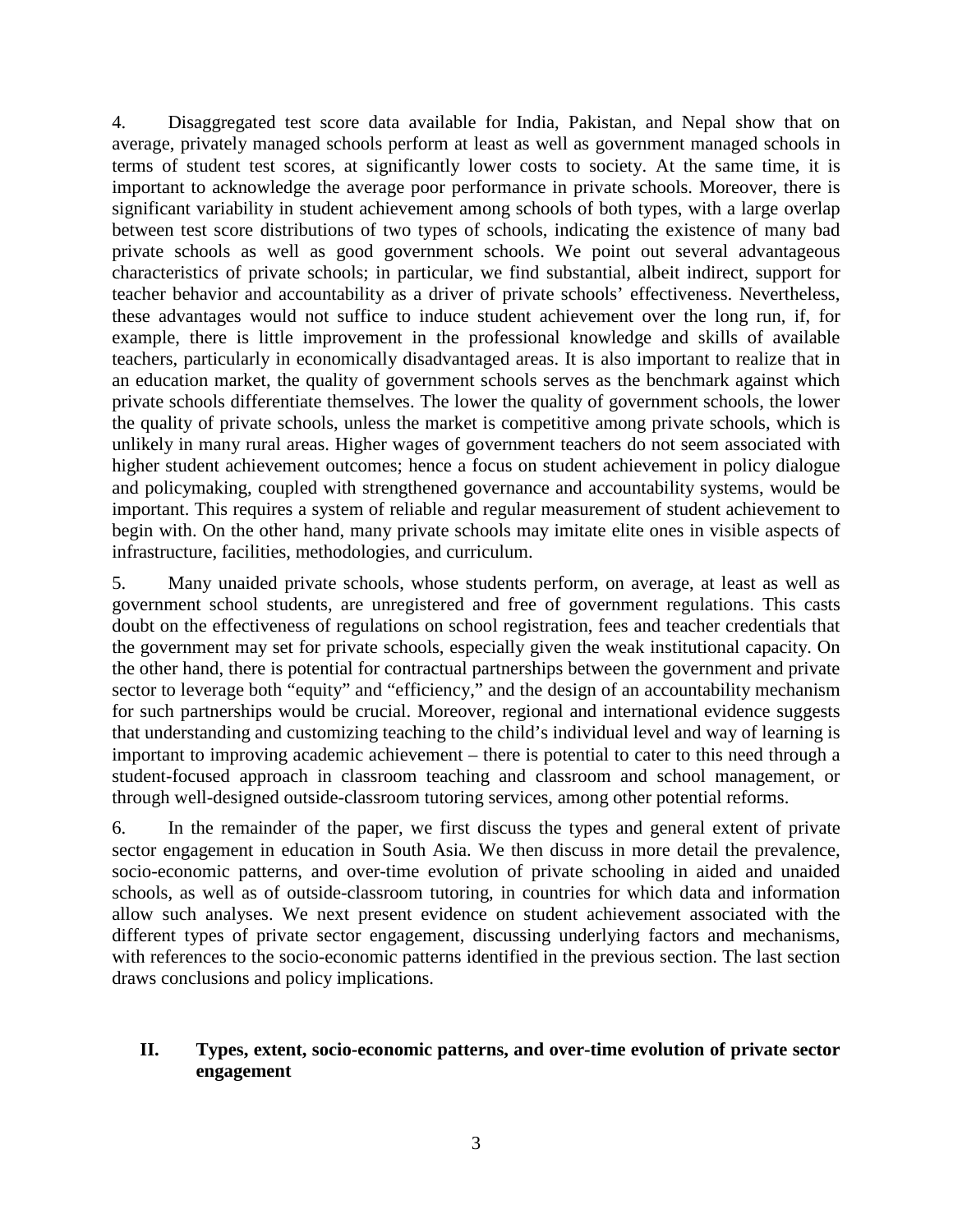## **a. Types and general extent of private sector engagement**

**Table 1.** Types of private sector engagement in the provision of educational services at the primary and secondary levels in South Asia

| <b>Type of Financing and Management</b>                                                                       | <b>AFG</b> | <b>BGD</b> | <b>BTN</b> | <b>IND</b> | LKA       | <b>MLD</b> | <b>NPL</b>      | <b>PAK</b> |
|---------------------------------------------------------------------------------------------------------------|------------|------------|------------|------------|-----------|------------|-----------------|------------|
| $(1)$ Privately funded and privately managed (unaided)<br>schools                                             | X          | XX         | X          | XХ         |           | X          | XX              | XX         |
| (2) Government funded/supported, privately managed<br>(aided) schools                                         | X          | XX         |            | xх         |           |            | see<br>footnote | х          |
| $(3)$ Government funded and managed schools, with<br>school-level services from the private sector            |            |            |            | XХ         |           |            |                 |            |
| (4) Privately funded and privately managed schools for<br>planned transition into the government system later | X          |            |            |            |           |            |                 |            |
| (5) Outside-classroom tutoring                                                                                | N/A        | XX         |            | xх         | <b>XX</b> | N/A        | XX              | XX         |

*Notes:* 1. "xx" indicates considerable prevalence, i.e. the type is listed in household or school census questionnaires, with at least a 10% share of total enrollment in the country, or is reported for roughly 10% or more of schools, or is reported for roughly 10% of children, according to government or institutional documents or peer-reviewed research papers. "x" indicates modest prevalence, i.e. the type is listed in household or school census questionnaires but accounts for less than 10% of total enrollment, or is reported for at least 100 schools or 3% of schools but less than 10% of schools, or is reported for at least 10,000 children or 3% of children, according to government or institutional documents or peer-reviewed research papers. The blanks denote that the type is not prevalent enough to qualify for an x or xx rating. "N/A" denotes that no information can be obtained from any source.

2. AFG: Afghanistan; BGD: Bangladesh; BTN: Bhutan; IND: India; LKA: Sri Lanka; MLD: Maldives; NPL: Nepal; PAK: Pakistan.

3. Religious schools are managed by the private sector but not considered here. Their reported share in household survey data is about 0.1% in Afghanistan, 1.5% in Nepal, 2% in Pakistan, and 3%–7% in Bangladesh in the three age groups. Their curriculum often differs greatly from the secular curriculum, making it difficult to assess religious education along with non-religious education.

7. According to the latest household survey data<sup>[2](#page-5-1),[3](#page-5-2)</sup>, almost one-third of school children in

Bangladesh: 2010 Household Income and Expenditure Survey

Bhutan: 2007 Living Standards Survey

 $\overline{a}$ 

- Nepal: 2009/10 Living Standards Survey
- Pakistan: 2010/11 Social and Living Standards Measurement Survey

<span id="page-5-0"></span><sup>&</sup>lt;sup>1</sup> At most government schools in Nepal, the local community has been handed some management powers since 2001, due to an amendment to the Education Act. However, we consider them government schools as teacher management and recruitment, a key management activity, is still practically largely controlled by the government.

<span id="page-5-1"></span> $2$  Afghanistan: 2007/08 National Risk and Vulnerability Assessment Survey

India: 2009/10 (66<sup>th</sup> round) National Sample Survey (Schedule 10: Employment and Unemployment)

<span id="page-5-2"></span><sup>&</sup>lt;sup>3</sup> As this paper considers both household-level and school-level data, it is worth noting using household survey data tends to show better the true size of private schooling than school-level data, due to the prevalence of unrecognized schools. For example, in India, Kingdon (2007) examines statistics from multiple household- and school-level surveys and estimates the true number of private schools to be up to three times that in official school-level statistics. This is corroborated by Muralidharan and Kremer (2008)'s finding through a large-scale independent survey that 51% of private primary schools in rural areas in 20 Indian states are unrecognized. On the one hand, teachers in government and government-financed schools may want to over-report enrollment to receive more funding. On the other hand, households are more likely to report enrollment of children in unrecognized schools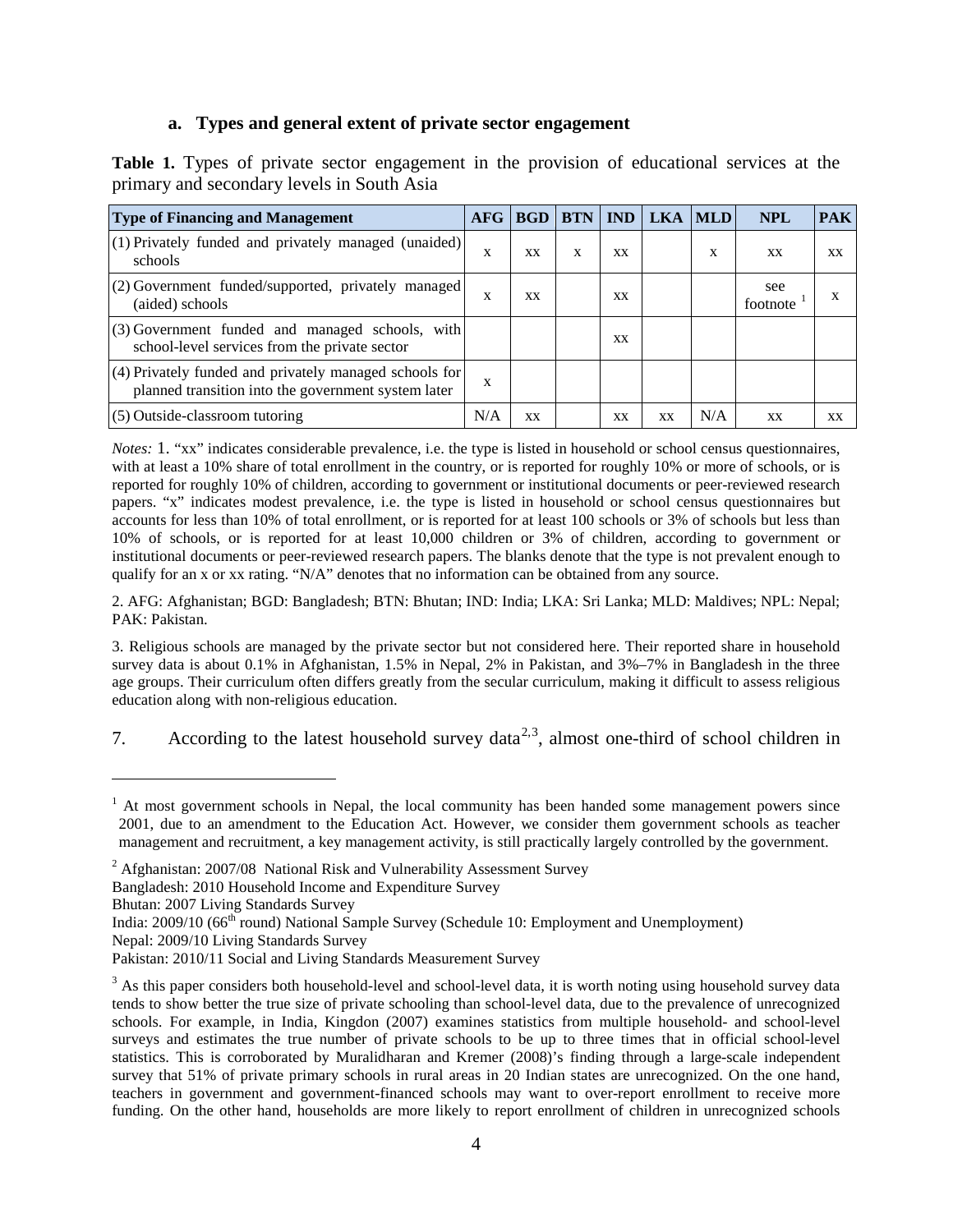South Asia are enrolled in schools identified as private schools: 27% for 6–10 year-olds, 31% for 11–15 year-olds, and 39% for 16–18 year-olds. Schools identified as private schools in household surveys may involve different types of private sector engagement, mostly, but not exclusively, in categories (1) and (2) in Table 1. Type (1) schools are managed by the private sector and financed by the private sector itself (unaided), while type (2) schools are managed by the private sector but fully or partly funded by the government (aided). The distinction between the aided and unaided types is made only in the Bangladesh and India household surveys, where there are considerable shares of both types. In Pakistan, there are a considerable number of aided schools, although these schools are relatively new. For example, under the Foundation Assisted Schools (FAS) initiative started in 2005 in Punjab province, 1,779 low-cost private schools in 29 districts were receiving support from the government as of 2010, conditional on satisfactory student achievement (Barrera-Osorio and Raju, 2010), and under the Promoting Low-Cost Private Schooling in Rural Sindh (PPRS) initiative started in 2009, 481 schools had been established and run by entrepreneurs as of 2011, with support from the government subject to operational and management requirements (Barrera-Osorio et al., 2011). Household survey information on private schooling is not available for the Maldives and Sri Lanka. Private schooling has been banned in Sri Lanka since 1961. As for the Maldives, school statistics of 2012 show that more than 3% of primary and secondary students in the country go to schools managed by private sector providers.

8. Besides engagement in aided and unaided schools, the private sector may provide schoollevel services to the government without assuming management responsibilities. This is type (3) in Table 1, and, in our definition, it does not include numerous contractual engagements between the government and private providers that do not involve school-level services. In India, NGOs such as Pratham and the Akshara Foundation, as well as universities and IT firms engage in a large number of classroom support activities with government schools. We do not find substantive evidence of this type of partnership in the other countries. We find type (4) in Afghanistan, where, under Partnership for Advancing Community-Based Education (PACE-A, funded by USAID) in 2006-11, a consortium of NGOs built and managed village-based schools, providing primary education to about 100,000 children in rural underserved localities in 19 provinces, with a goal of transferring ownership, including funding and management, to the government (see, for example, Burde and Linden, forthcoming). Outside-classroom tutoring type (5) - is reported in household surveys for Bangladesh and Nepal, where it is prevalent, and interestingly reported also for Bhutan, where it is almost non-existent (less than 1% among Bhutanese students) and prohibited by law. Other sources indicate that tutoring is common in India, Pakistan and Sri Lanka as well (see, for example, Aslam and Atherton, 2012, and Jayachandran, 2012), although the information is not reported in household surveys for these countries. We are not aware of any dataset or written document on tutoring in the Maldives; however, informal interviews conducted by World Bank staff indicate that at least 80% of primary and secondary school students take private tutoring. No substantive information is available on the prevalence of tutoring in Afghanistan.

 $\overline{a}$ 

whereas school-level surveys tend to collect data only from identifiable schools either as registered in the government's database or as spotted by survey administrators. Some schools can be of such small sizes, such as oneteacher schools that are quite common in rural areas, and/or located in such remote or crowded areas with small or no sign boards that survey administrators are likely to miss them. Therefore household surveys may be particularly helpful in depicting private schooling in remote and rural areas.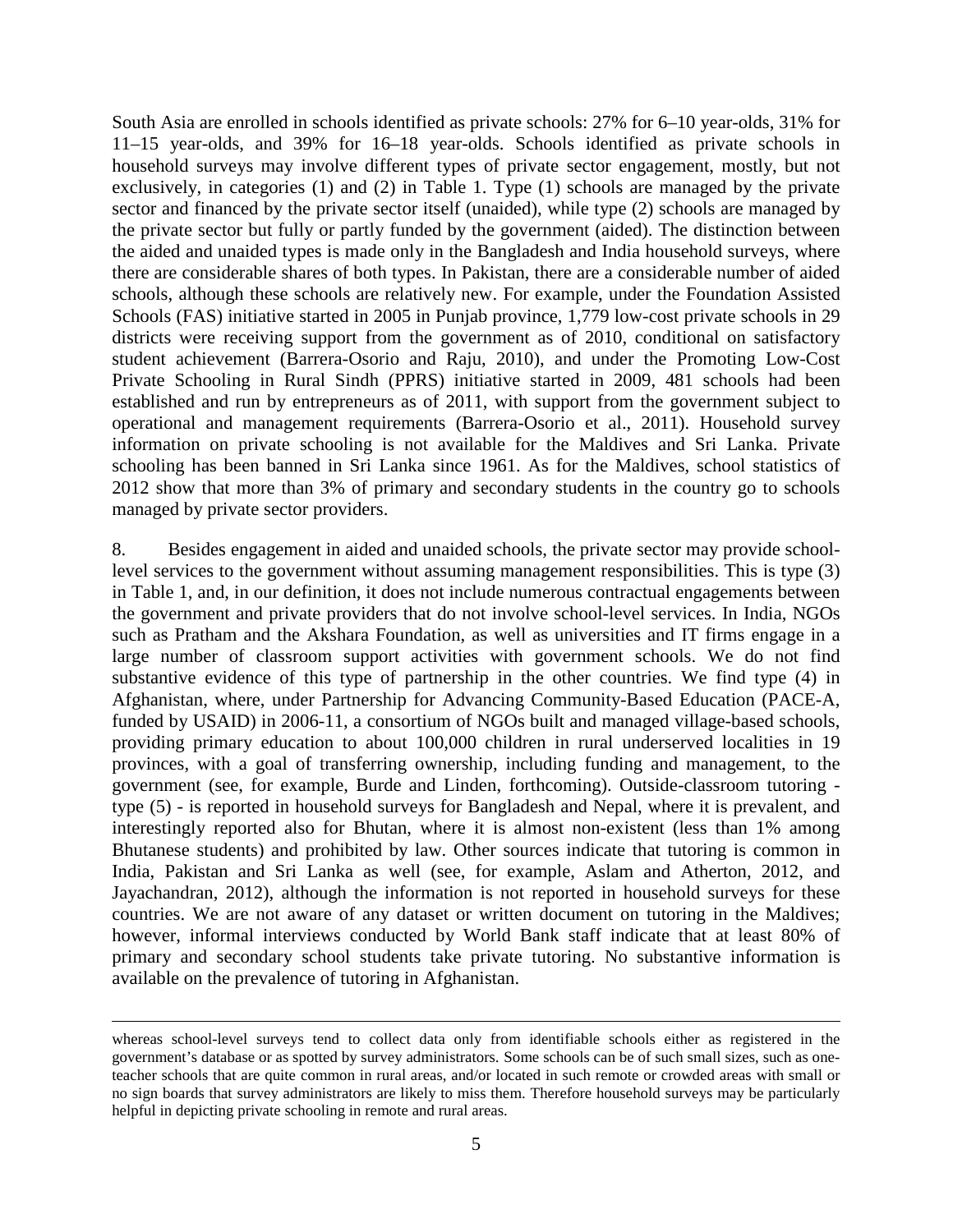

Figure 1. Enrollment in private schools as a share of total enrollment, overall and by socio-economic groups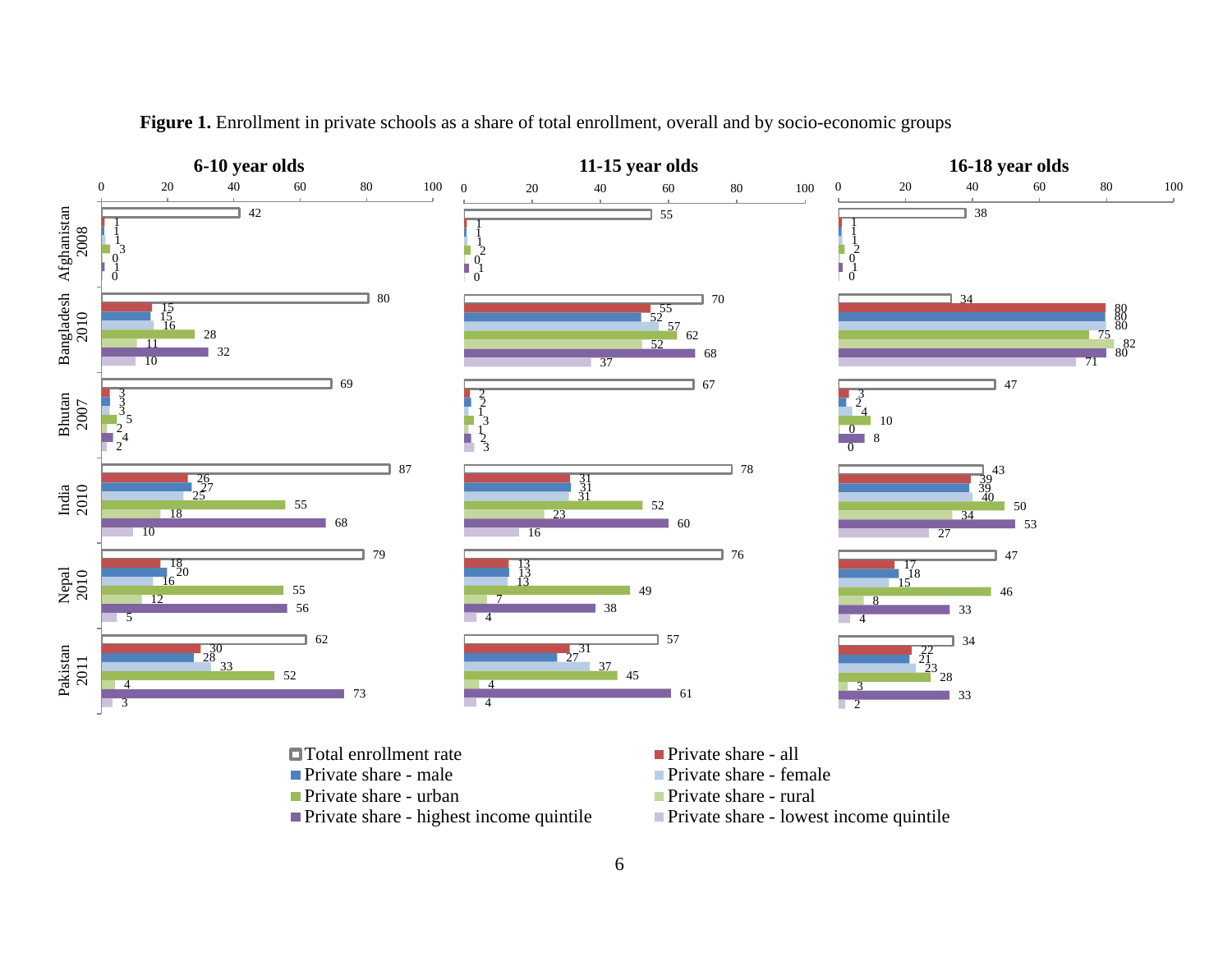# **b. Prevalence and socio-economic patterns of private schooling in Afghanistan, Bangladesh, Bhutan, India, Nepal and Pakistan, and over-time evolution of private schooling in Bangladesh, Bhutan, India, Nepal and Pakistan, as reported in household surveys and school censuses**

9. Private schooling (in aided and unaided schools) appears concentrated in four countries, Bangladesh, India, Nepal, and Pakistan, as demonstrated in Figure 1, using household survey data. Private school enrollment accounts from 15% to 80% of total enrollment across the age groups in these countries. Private sector engagement in education is incipient in Afghanistan, and is traditionally minimal in Bhutan.

10. The shares of aided and unaided private schools vary significantly across the four highconcentration countries. Aided schools' presence is extensive in Bangladesh, considerable in India, and minimal in Nepal and Pakistan. Aided schools in India take origin from a policy in the colonial past, with teacher salary subsidies proportionate to enrollment<sup>[4](#page-8-0)</sup>. In  $2009/10$ , they account for 30% of private school enrollment among 6-10 year-olds, 41% among 11-15 yearolds, and 55% among 16-18 year-olds. The colonial tradition was interrupted in Pakistan in 1972 and Bangladesh in 1973, when private schools underwent mandated nationalization. The 1973 nationalization mandate in Bangladesh applied only one time to existing primary schools; after that, private schools could be established and government financing resumed. As of the latest household survey in 2010, aided schools account for 31% of private school enrollment among 6- 10 year-olds, 86% among 11–15 year-olds, and 95% among 16–18 year-olds. The remarkably high shares of aided schools in the older age groups may be attributed to a salary subvention system that was introduced by the Bangladeshi government in 1981 to support private secondary institutions (Rahman et al., 2010). However, in Pakistan, since the reversal of nationalization in 1979, the colonial tradition has not resumed. The distinction between "aided" and "unaided" is not made in the Pakistan and Nepal household surveys. In fact, most government schools in Nepal may be considered as partially aided as the local community has been handed some management powers since 2001, due to an amendment to the Education Act. However, we consider them in the government category in this paper given that teacher management and recruitment, a key management activity, is still practically controlled by the government<sup>[5](#page-8-1)</sup>.

11. Although overall school enrollment is biased towards boys in all the countries presented in Figure 1, except in Bangladesh where the reverse applies (perhaps largely due to reduced schooling costs through the Female Secondary School Assistance Project (FSSAP) that started in 1993), this pattern does not hold in terms of the private school share of enrollment. Gender gaps in the private schooling share are small and do not follow a consistent pattern across the countries. The only cases where the gender gap is 3 percentage points or more are the 11-15 age group in Bangladesh with a 5 percentage-point female advantage, the 6-10 and 16-18 age groups in Nepal with male advantages of 4 and 3 percentage points, respectively, and the 6-10 and 11-15

 $\overline{a}$ 

<span id="page-8-0"></span><sup>&</sup>lt;sup>4</sup> A president of the Board of Control of the East Asia Company in 1854 recommended that (pre-partition) India provide grants-in-aid in support of private schools.

<span id="page-8-1"></span><sup>&</sup>lt;sup>5</sup> It may be useful to note that in the case of Nepal, government schools have become partially managed by the community, whereas in the case of Bangladesh, schools established by the private sector receive government funding. As a result, the partnership in Nepal maintains a government identity, whereas the partnership in Bangladesh maintains a private identity.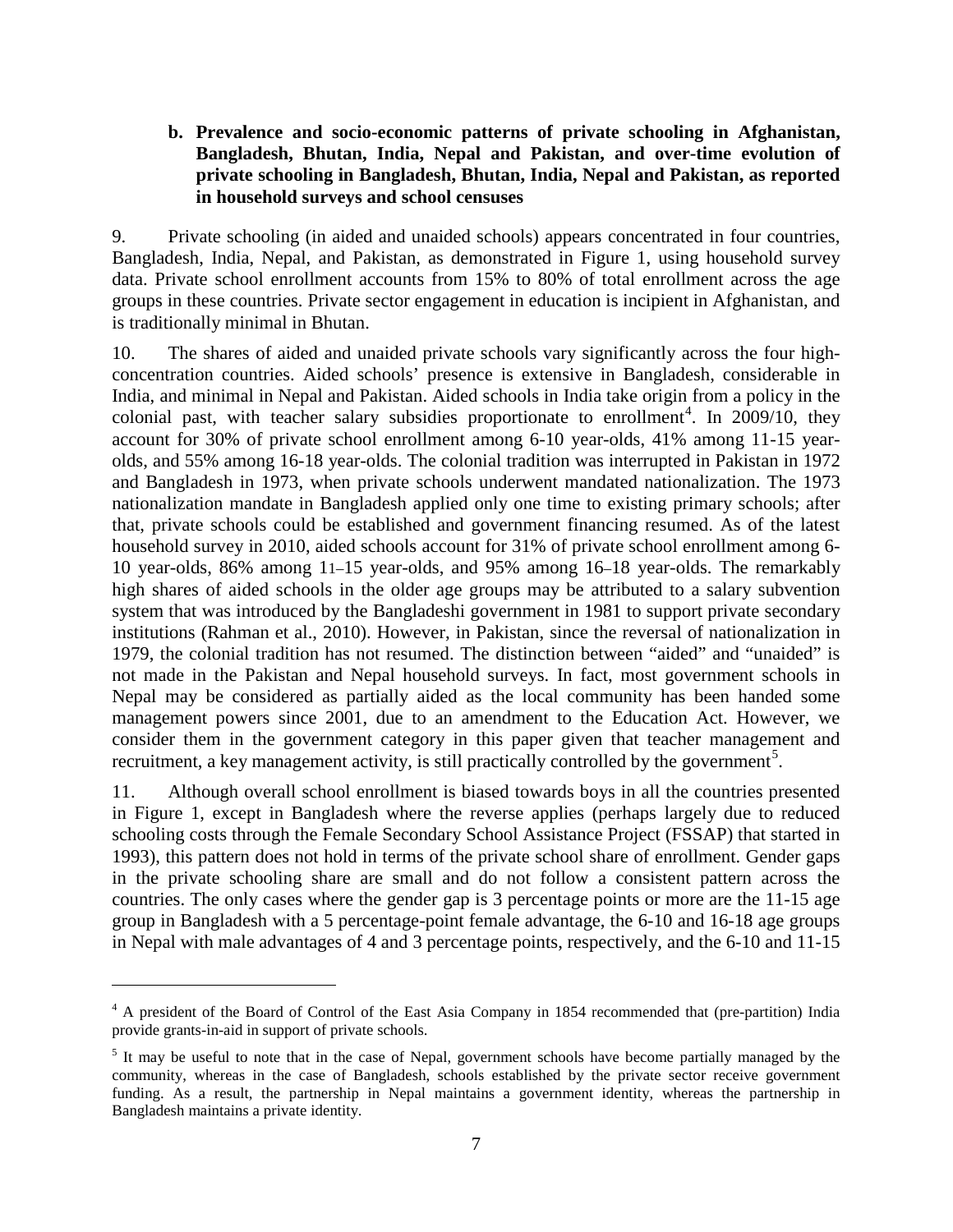age groups in Pakistan with female advantages of 5 and 10 percentage points, respectively. It is interesting to note that Muslim countries such as Bangladesh and Pakistan have female advantage in private enrollment. Perhaps in these countries there is a relatively strong positive correlation between a less patriarchal culture (i.e. less of a bias against females) in the household and the likelihood of sending children to private school.

12. Private school enrollment is concentrated in urban areas and among the wealthiest households. Figure 1 shows stark contrasts between rural and urban areas, and between the lowest and highest income quintiles in India, Nepal and Pakistan, where the majority of private schooling is unsubsidized by the government, and therefore subject more directly to household income. Even in rural areas, such as rural Punjab, Pakistan, Andrabi et al. (2007) find disproportionately more private schools in larger and richer villages, and in richer and more literate settlements within villages. Similarly, Cameron (2011) reports that in Dhaka, Bangladesh, even among urban slum households, children of wealthier and better-educated parents are more likely to go to a private primary school. These patterns are consistent with the unsubsidized nature of the majority of private schooling, which calls for the ability to afford the costs, as well as greater availability of supply-side factors such as teachers and infrastructure in more affluent and urban areas. An exception is the rural advantage in the 16-18 age group in Bangladesh, perhaps to an important extent due to the FSSAP initiative that subsidizes secondary schooling for girls in rural areas, and most secondary schools are private aided.

13. Figure 2 shows a snapshot of how private schooling has grown in recent years, according to household survey data. Over a recent period of approximately five years, private school enrollment has increased at a faster rate than total enrollment for all the three age groups in Nepal, and for the 6-10 age group in Bangladesh, while decreasing slightly for the 11-15 age group in Pakistan and the 16-18 age group in Bangladesh and barely changing for the other country- and age-groups. (There is only one year of household survey data for Afghanistan.) Older household survey data reveal that, over a prior period of approximately eight years, the increasing trend in the share of private schooling in Nepal was already present. An increasing trend can also be seen for all the three age groups in Pakistan, and for the 16-18 age group in Bangladesh over this earlier period. Overall, what stands out in the picture is stronger growth in private school enrollment than in total enrollment in some parts of the region in the last decade or so.

14. To provide further evidence on over-time trends, information on the school establishment date available in school census data for Bangladesh (2006), India (2009/10), Nepal (2009/10) and Pakistan (2005) allows a look at a longer history. Figure 3 shows that most private (aided and unaided) schools are significantly younger than government schools. There could be two reasons for this: (1) private schools have been founded more recently, and (2) private schools have shorter lifetimes. The large age difference between the two school types, combined with the increasing trend in the share of private school enrollment seen in Figure 2, indicates that the expansion of private schooling is a recent phenomenon. The stark increases in private school foundation in Bangladesh in the 1970s and in Pakistan in the 1980s coincide with the reversals of a period of school nationalization in these countries in 1973 and 1979, respectively. The differential in foundation dates is considerably more gradual for India, perhaps because in India privately managed schools date back to the colonial times, and there has been no interrupting school nationalization period as in Bangladesh and Pakistan. Moreover, except in Bangladesh, private schools in rural areas tend to be younger than in urban areas, suggesting stronger recent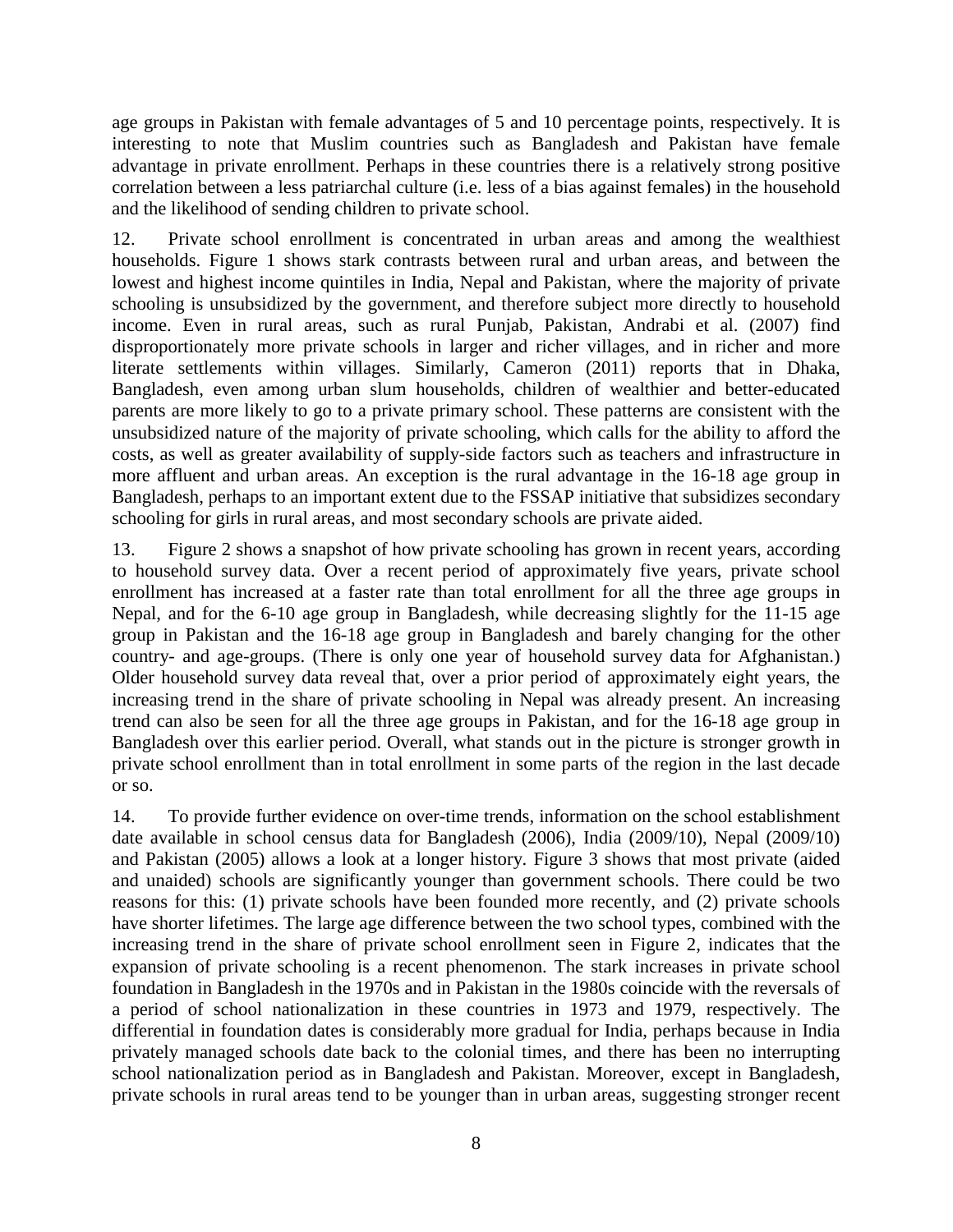growth of private schooling in rural areas.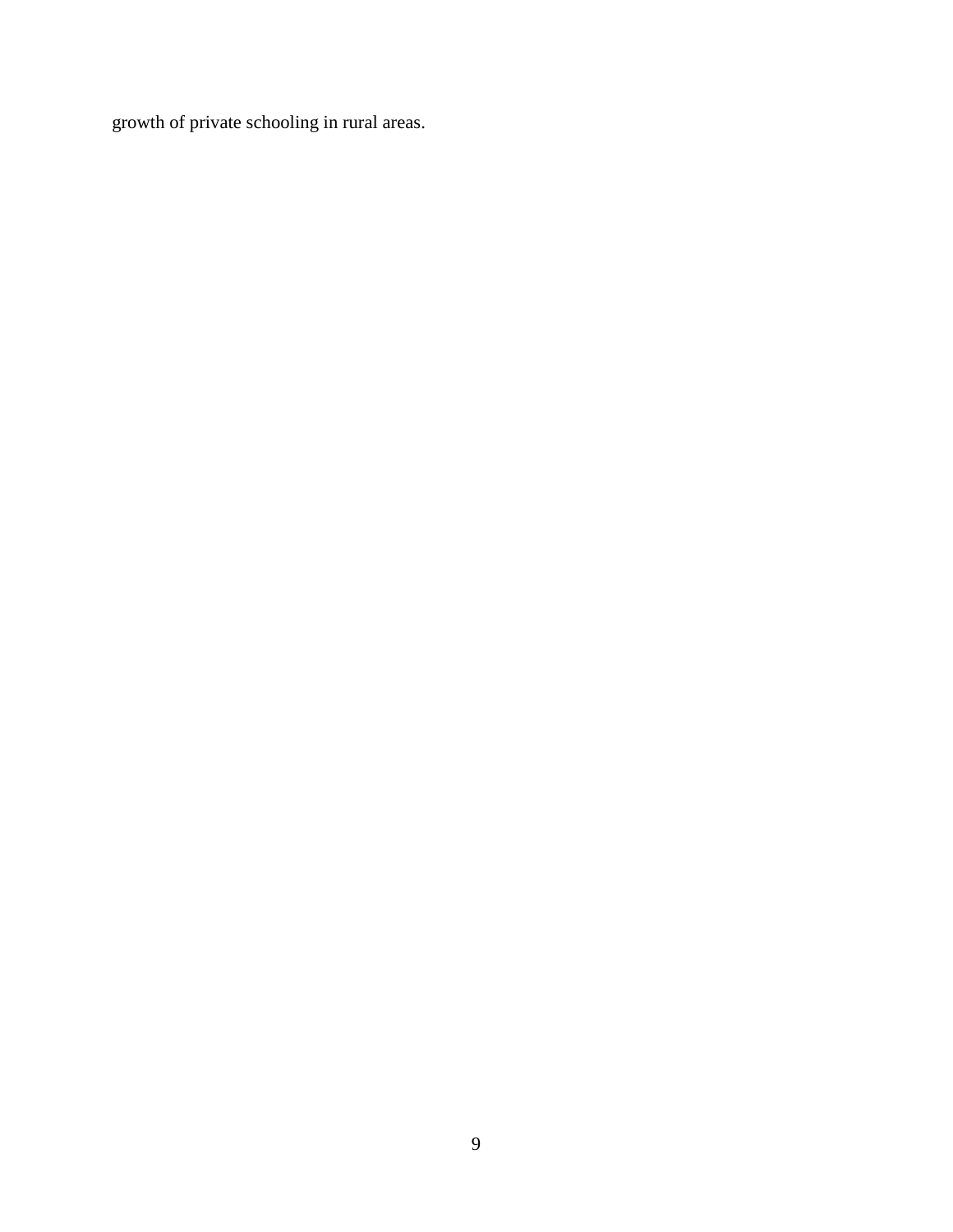

Figure 2. Change in enrollment in private schools as a share of total enrollment

Note: Data available for two periods for Bangladesh, Nepal and Pakistan only

*Source:* Authors, based on household survey data.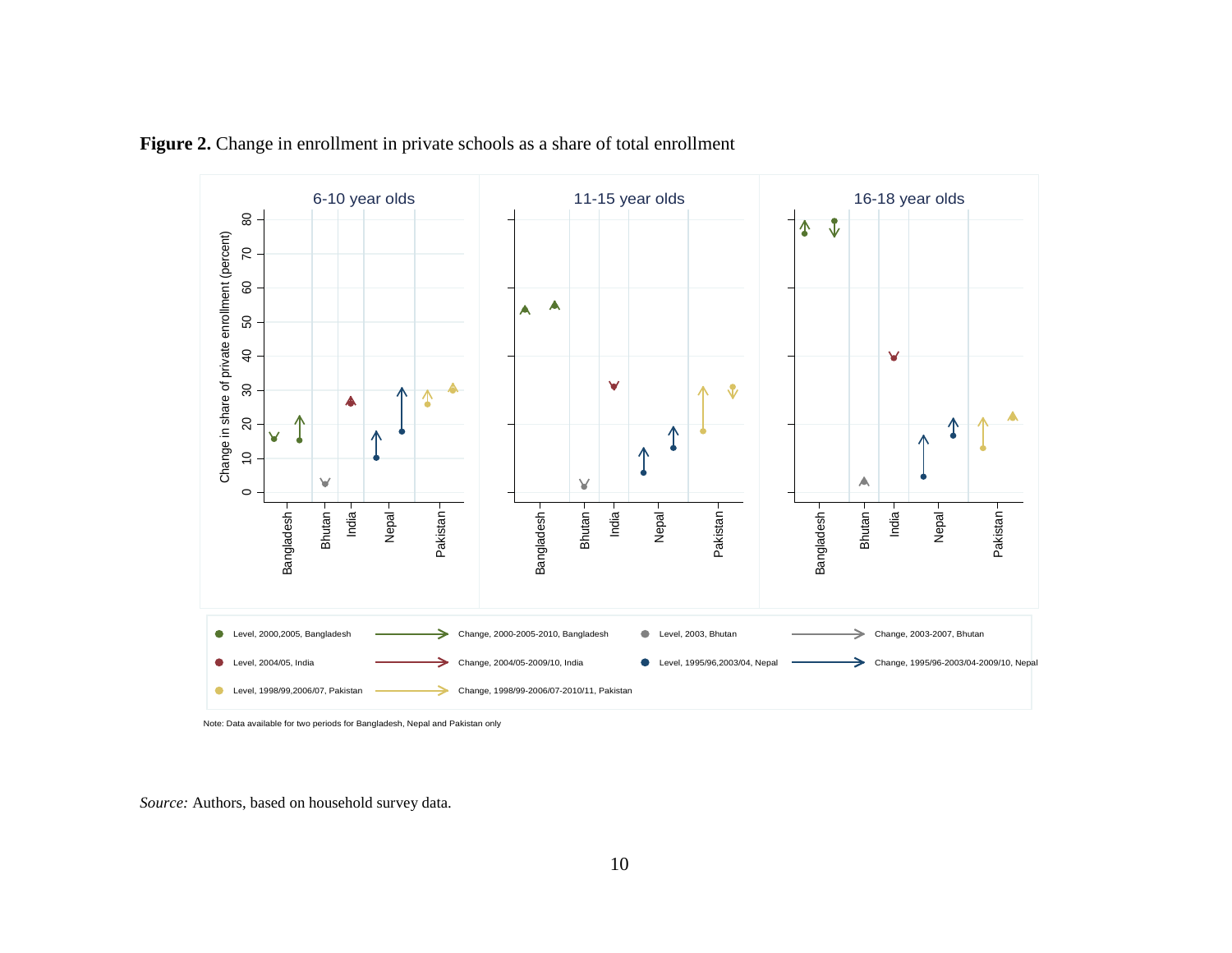

## **Figure 3.** Establishment of private schools over time

*Source:* Authors, based on data from the Primary School Census 2006 for Bangladesh, District Information System for Education 2009/10 for India (not including Uttar Pradesh and Madhya Pradesh), Flash Data 2009/10 for Nepal, and Primary and Secondary School Census 2005 for Pakistan.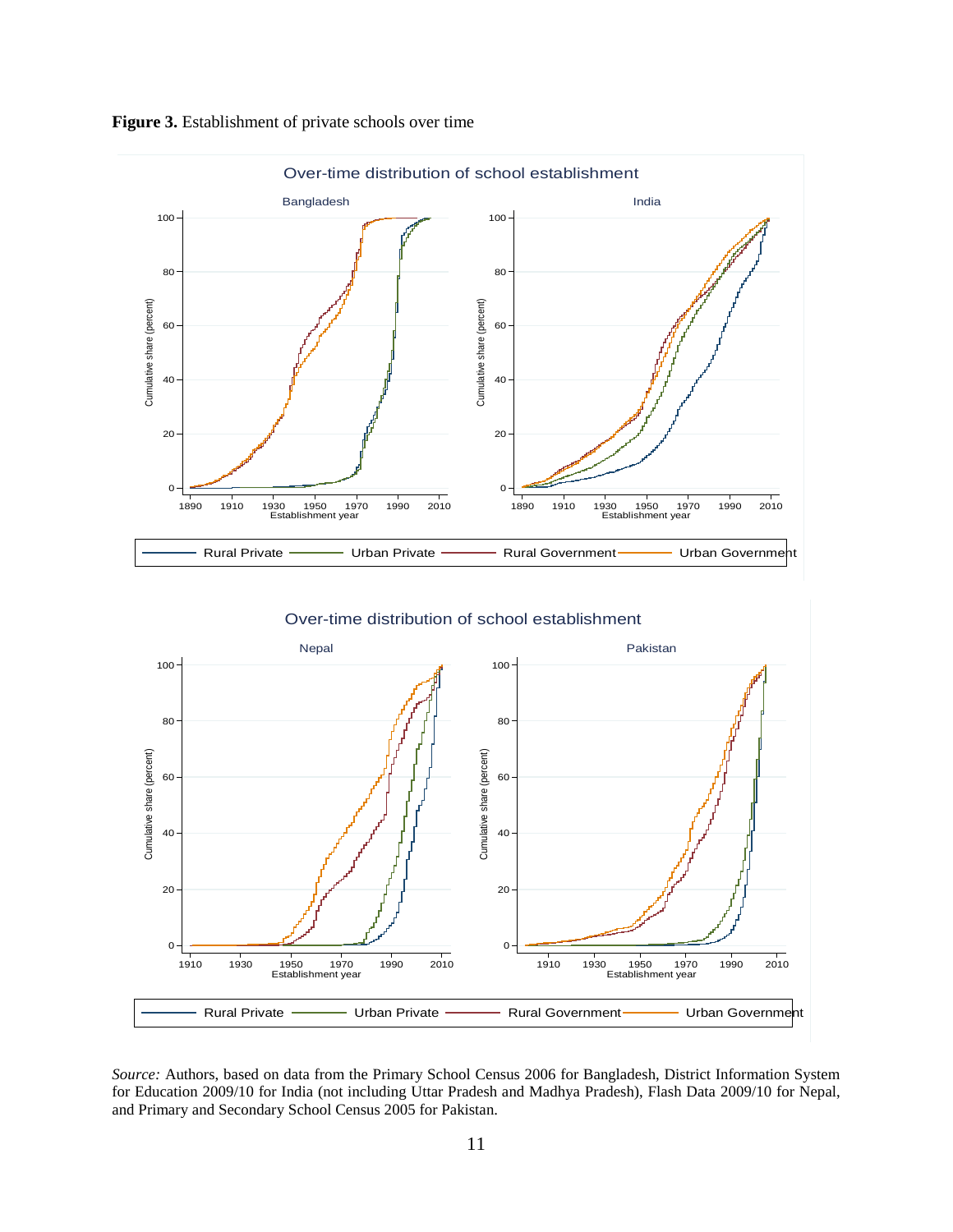

**Figure 4.** Change in distribution of private school enrollment across income quintiles

*Source:* Authors, based on household survey data.

*Notes:* For each country, the five arrow origin points add up to 100% of private school enrollment in the earlier period, and the five arrow head points add up to 100% of private sector enrollment in the later period.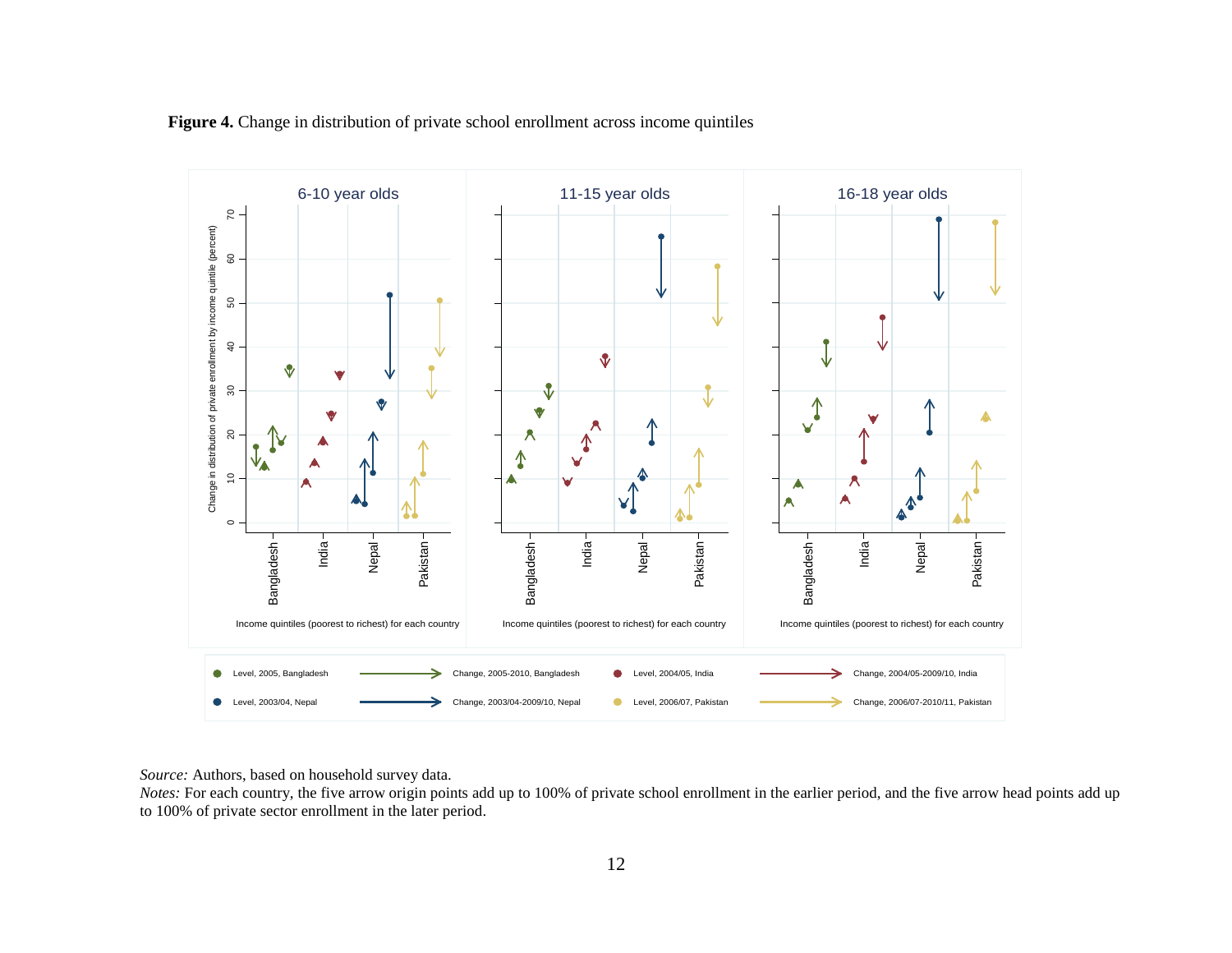15. Consistent with the stronger recent growth of private schooling in rural areas indicated by school census data, Figure 4 shows an equalizing trend in the growth of private schooling in a recent period of approximately five years in each country, based on household survey data. The lower income quintiles account for increasing shares of private schooling while the richest quintile sees a decreasing share, although the lowest quintile still seems at the margin of the phenomenon. (Data is available for Bhutan but the private schooling rate is too low for decompositional analysis). Relatively poorer households have been able and willing to afford more private schooling perhaps because their absolute levels of income and aspirations for their children have increased. Improvements in overall economic and social conditions could also improve the supply of teachers and infrastructures, as well as the ability and drive to organize these supply-side factors into functioning schools. Recent education reform initiatives in the region that have targeted educationally disadvantaged populations may have also contributed to this trend. The FSSAP in Bangladesh and the FAS and PPRS initiatives in Pakistan mentioned above are some examples of such initiatives. Interestingly, Nepal and Pakistan, the two countries with the largest shares of unaided private schools, saw the starkest equalization in the demonstrated period, suggesting that increased affordability and desperation for quality in the face of poor government services may be important underlying factors.

**c. Prevalence and socio-economic patterns of outside-classroom tutoring in Bangladesh, India, Nepal, Pakistan and Sri Lanka, as reported in household and school surveys, and over-time evolution of outside-classroom tutoring in Bangladesh, as reported in household surveys**



**Figure 5.** Growth in outside-classroom tutoring in Bangladesh

*Source:* Authors, based on data from the Household and Income Expenditure Survey (HIES).

16. Outside-classroom tutoring is a common phenomenon in most countries in the region, as reported in available household survey data and the existing literature. Information on tutoring is reported in household surveys for Bangladesh and Nepal. (It is also reported for Bhutan but not discussed here as tutoring in Bhutan is prohibited by law and the rate is less than 1%.) Figure 5 shows that, in Bangladesh, over a period of 10 years, the tutoring take-up rate among students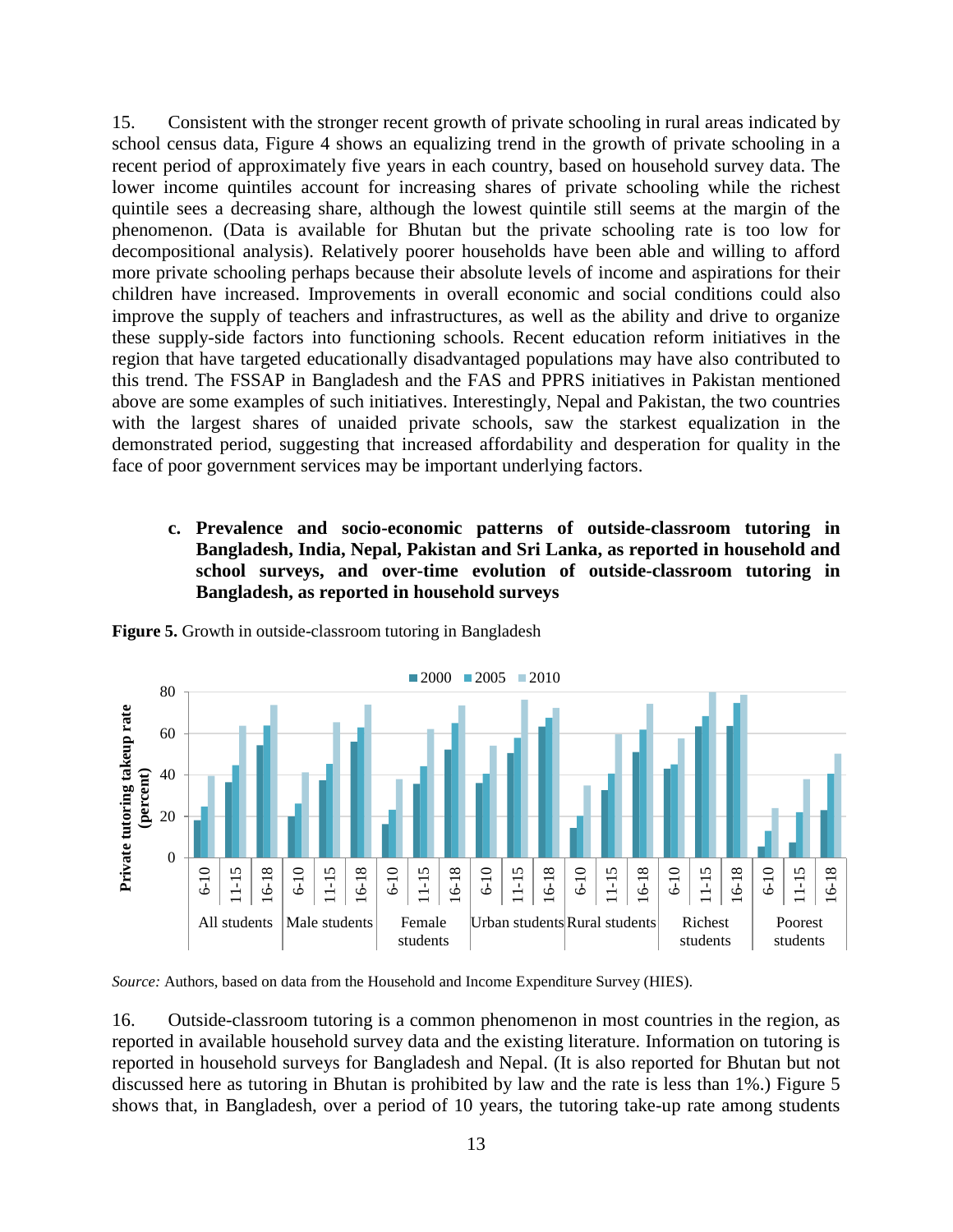enrolled in all school types increased by 117% (from 18% to 40%) for the 6–10 age group, 74% (from 37% to 64%) for the 11-15 age group, and 36% (from 54% to 74%) for the 16-18 age group. This upward trend has happened in all sections of the population, with higher rates and greater magnitudes of increase among the rural and poor than the urban and wealthy, respectively. The equalizing trend coincides with that in private schooling discussed in the previous section, except that the poorest seem less at the margin here, perhaps because tutoring is less costly than private schooling and because the poorest households that choose to send their children to school are also willing to invest in other ways. This is also consistent with the finding by Cameron (2011) that even in slum areas in Dhaka, Bangladesh, almost half of school-going children take tutoring. Similarly, in Table 2, Nepal household survey data shows that students from urban and wealthier households take more tutoring, but the rates are relatively considerable for students from rural and poor households as well. (In both Bangladesh and Nepal, tutoring is virtually non-existent (0.3% or less) among out-of-school children.) Similar patterns are found for rural areas in India and Pakistan by Aslam and Atherton (2012) based on data from the 2007/08 SchoolTells survey for India and the 2010 Annual Status of Education Report (ASER) for Pakistan, and also for Sri Lanka by Glewwe and Jayachandran (2006), using data from the 2003 National Education Survey. Aslam and Atherton (2012) find that 22.6% of children of ages 3-16 in India take tutoring, and the rate is 15.7% in Pakistan. As for Sri Lanka, Glewwe and Jayachandran (2006) report that 78% of fifth-graders receive tutoring.

| Tutoring take-up  |                  | 6-10 year-olds |         |         | $11-15$ year-olds |         |         | 16-18 year-olds |         |         |
|-------------------|------------------|----------------|---------|---------|-------------------|---------|---------|-----------------|---------|---------|
|                   | rate of students | All            | Private | Govt    | All               | Private | Govt    | All             | Private | Govt    |
|                   |                  | schools        | schools | schools | schools           | schools | schools | schools         | schools | schools |
|                   | All              | 39.6           | 52.4    | 49.6    | 63.8              | 75.1    | 60.0    | 73.8            | 75.5    | 72.5    |
| $\circ$           | Richest          | 57.6           | 63.1    | 63.8    | 82.4              | 85.7    | 83.6    | 78.8            | 79.3    | 81.6    |
| Bangladesh<br>201 | Poorest          | 24.1           | 22.5    | 34.0    | 38.1              | 53.1    | 39.1    | 50.4            | 57.2    | 43.7    |
|                   | Urban            | 54.1           | 57.0    | 61.4    | 76.4              | 83.6    | 73.3    | 72.4            | 74.7    | 69.7    |
|                   | Rural            | 35.0           | 48.3    | 46.0    | 59.6              | 71.8    | 55.6    | 74.4            | 75.9    | 75.5    |
|                   | Male             | 41.3           | 53.4    | 52.6    | 65.6              | 78.1    | 62.6    | 74.0            | 75.9    | 70.8    |
|                   | Female           | 38.0           | 51.2    | 46.7    | 62.2              | 72.3    | 57.6    | 73.6            | 75.1    | 74.7    |
|                   | All              | 16.1           | 30.5    | 10.1    | 26.1              | 38.9    | 23.1    | 43.2            | 44.4    | 43.1    |
|                   | Richest          | 31.6           | 36.7    | 18.5    | 44.5              | 46.1    | 42.4    | 51.6            | 44.7    | 57.6    |
| Nepal<br>2010     | Poorest          | 5.3            | 13.8    | 4.5     | 9.8               | 12.3    | 9.4     | 23.4            | 11.6    | 24.1    |
|                   | Urban            | 24.5           | 29.4    | 15.2    | 33.4              | 38.7    | 27.3    | 42.7            | 40.8    | 46.3    |
|                   | Rural            | 14.6           | 31.0    | 9.7     | 24.5              | 39.0    | 22.6    | 43.3            | 48.2    | 42.6    |
|                   | Male             | 19.6           | 32.6    | 12.3    | 27.9              | 40.3    | 24.3    | 43.0            | 45.5    | 42.2    |
|                   | Female           | 12.9           | 27.3    | 8.4     | 24.2              | 36.7    | 21.9    | 43.4            | 42.9    | 43.9    |

**Table 2.** Socio-economic patterns of outside-classroom tutoring among students in Bangladesh and Nepal

*Source*: Authors, based on latest household survey data.

*Notes*: "All schools" refers to schools of all types - private, government and others.

17. Students in both government and private schools get tutored, with generally higher rates for older students (most probably due to high-stakes examinations), for boys, and for private school students. Aslam and Atherton (2012) find similar patterns for India and Pakistan. The gender divide here differs from that for the private share of total enrollment that we observed above. Given that boys get more tutoring even among those enrolled in private school, it is unclear this is due to a bias that favors boys, or due to weaker learning among boys, or both. Similarly, it is unclear if the high prevalence of tutoring among private school students is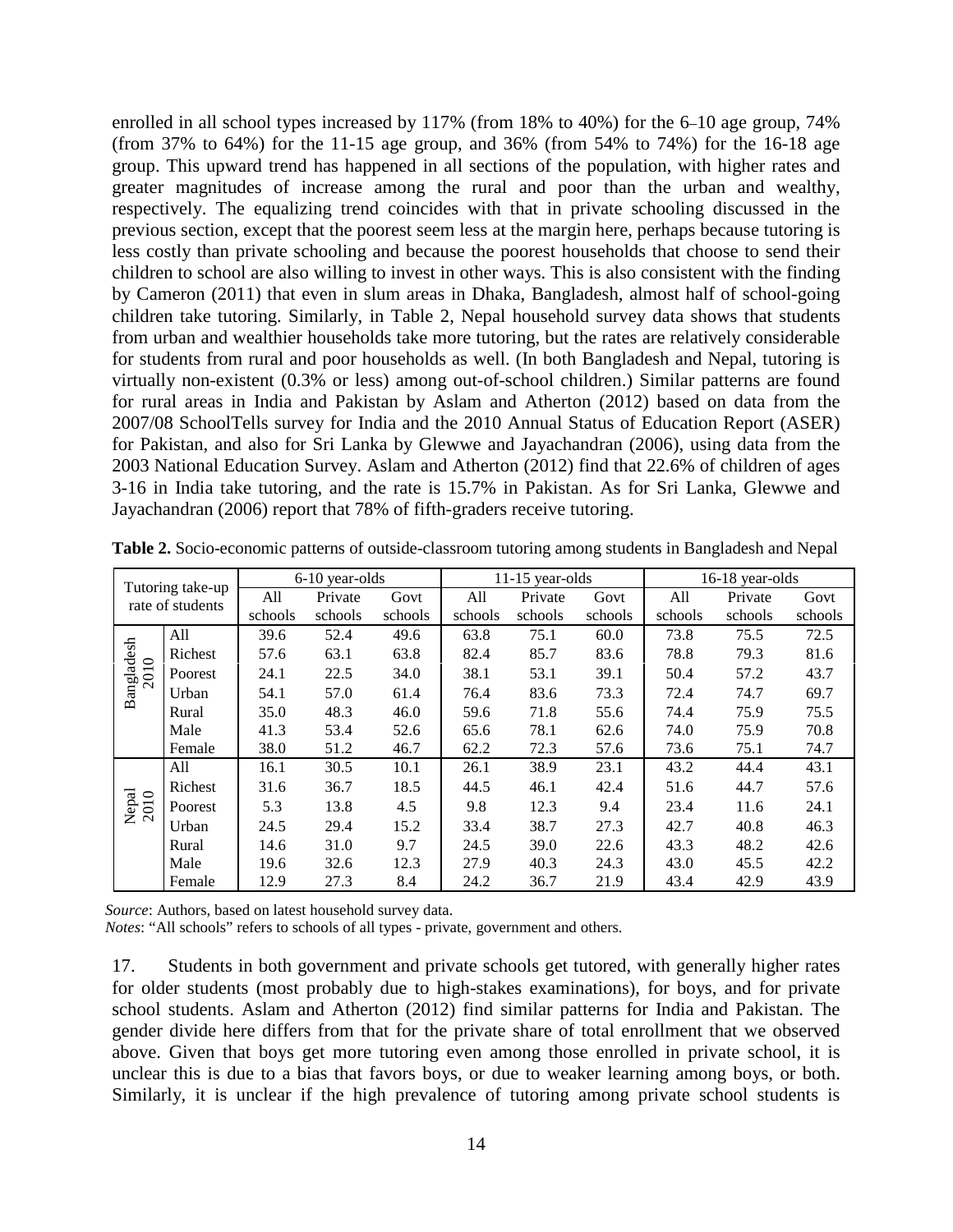because the income and aspirations that drive households to choose private schooling also drive them to get tutoring for their children, or because private schooling, though often preferred to government schools, also suffers from important deficiencies, or both.

## **III. Private sector engagement and student achievement in South Asia**

18. In this section, we present evidence of student achievement, as measured in terms of test scores, associated with the different types of private sector engagement. The order of the subsections follows roughly the order of the types listed in Table 1, with some adjustments to facilitate discussion of underlying factors and policy implications. The subsection titles mention the countries for which evidence is available. For each type of private sector engagement, there may be countries that are discussed in the previous section with regards to the type's extent, socio-economic patterns and over-time evolution, but not discussed in this section due to lack of evidence with regards to student achievement. For a richer and more complete discussion, we refer to examples and evidence from outside of South Asia where possible and relevant. Muralidharan and Sundararaman (2013) point out the importance of the choice of subjects for measuring and comparing test scores due to potentially higher-than-average performance in high-stakes subjects, or due to different schools focusing on different subjects. We are not able to address this issue in our paper, and acknowledge the limitation.

# **III.a. Unaided private schools in India, Nepal and Pakistan (Type (1) in Table 1)**

19. A number of studies, mostly on India (see, for example, Kingdon, 2007; Muralidharan and Kremer, 2007; Tooley and Dixon, 2007; Goyal, 2009; Desai et al., 2009; Tooley, 2009; French and Kingdon, 2010; Goyal and Pandey, 2011) and some on Pakistan and Nepal (for example, Andrabi et. al., 2007; Aslam, 2009; Thapa, 2011), find that unaided schools perform poorly but on average at least as well as government schools. Figure 6 presents the distributions of several test score datasets for the three countries. For India, the first dataset is criterion-referenced scores from the 2009 internationally standardized test<sup>[6](#page-16-0)</sup> PISA administered to a sample of 15-year-olds at their schools in the states of Himachal Pradesh and Tamil Nadu. The second dataset is criterion-referenced scores from a short standardized test administered to 8–11 yearolds from a nationally representative sample of households in 2004/05. For Nepal, the scores are of a nationally representative sample of students who appeared for the 2004 nationwide SLC test at the end of grade 10. And the dataset for Pakistan is percentages of correct answers on standardized tests conducted at the school of Grade 4 students in rural areas in three Punjab districts in 2006 (Andrabi et al., 2007). The "aided" and "unaided" categories are defined for India only; the vast majority of private schools in Nepal and Pakistan are unaided, as mentioned in the previous section. Across the graphs, the score distribution is more to the right for students in unaided schools than for students in government schools, although both school types have academically strong and weak students.

<span id="page-16-0"></span><sup>&</sup>lt;sup>6</sup> For standardized tests, the questions, conditions for administering, scoring procedures and interpretations are consistent with a predetermined standard framework. There are two types of standardized test score interpretations: the norm-referenced interpretation compares a student's test score to the scores of other students who have taken the test while the criterion-referenced interpretation compares a student's test score to a pre-defined set of criteria.  $\overline{a}$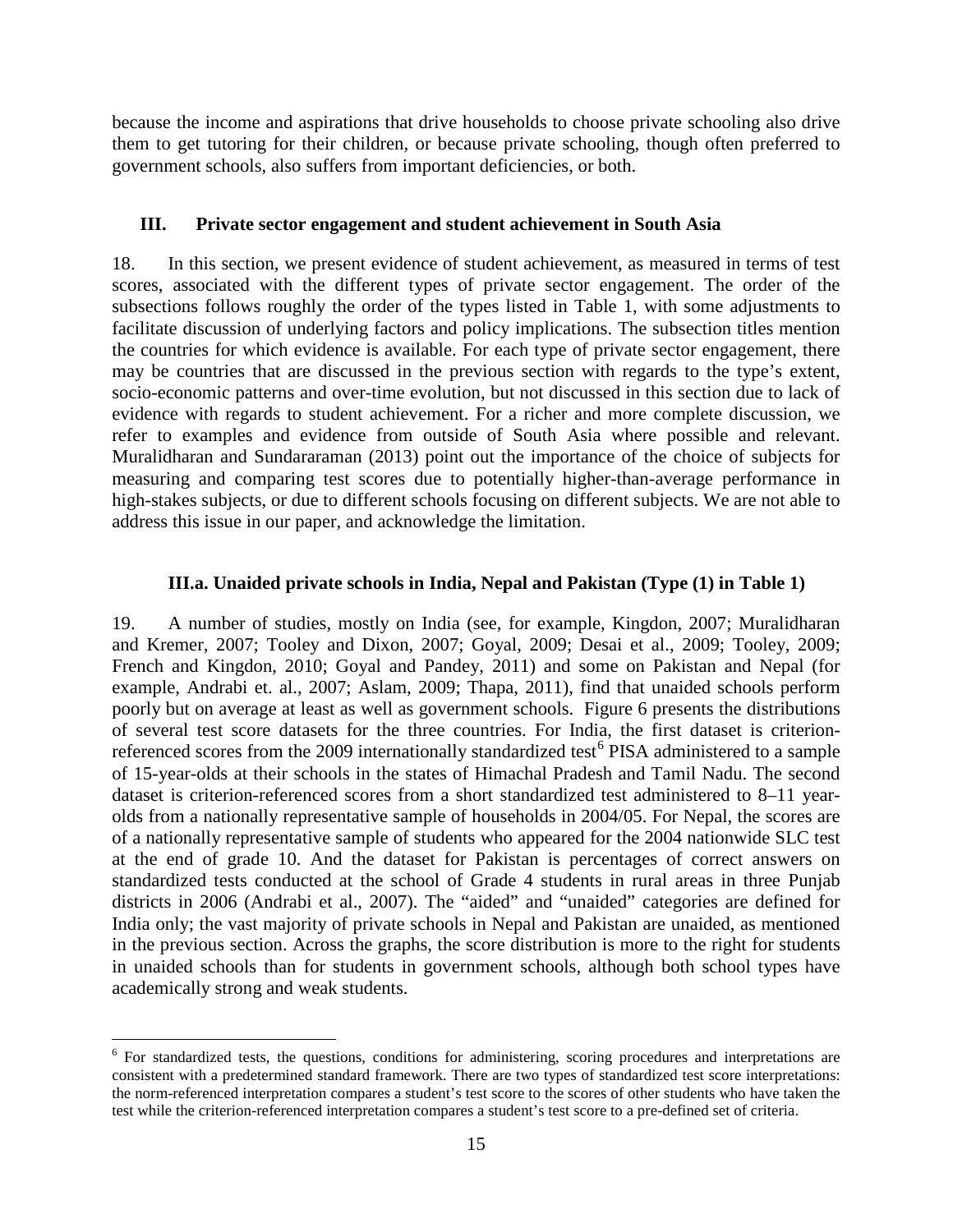Figure 6. Distribution of test scores of students in government and private schools



**a) 15-year-olds, 2009, Himachal Pradesh and Tamil Nadu, India: PISA Test** 

#### **b) 8–11 year-olds, 2004–05, India: India Human Development Survey**

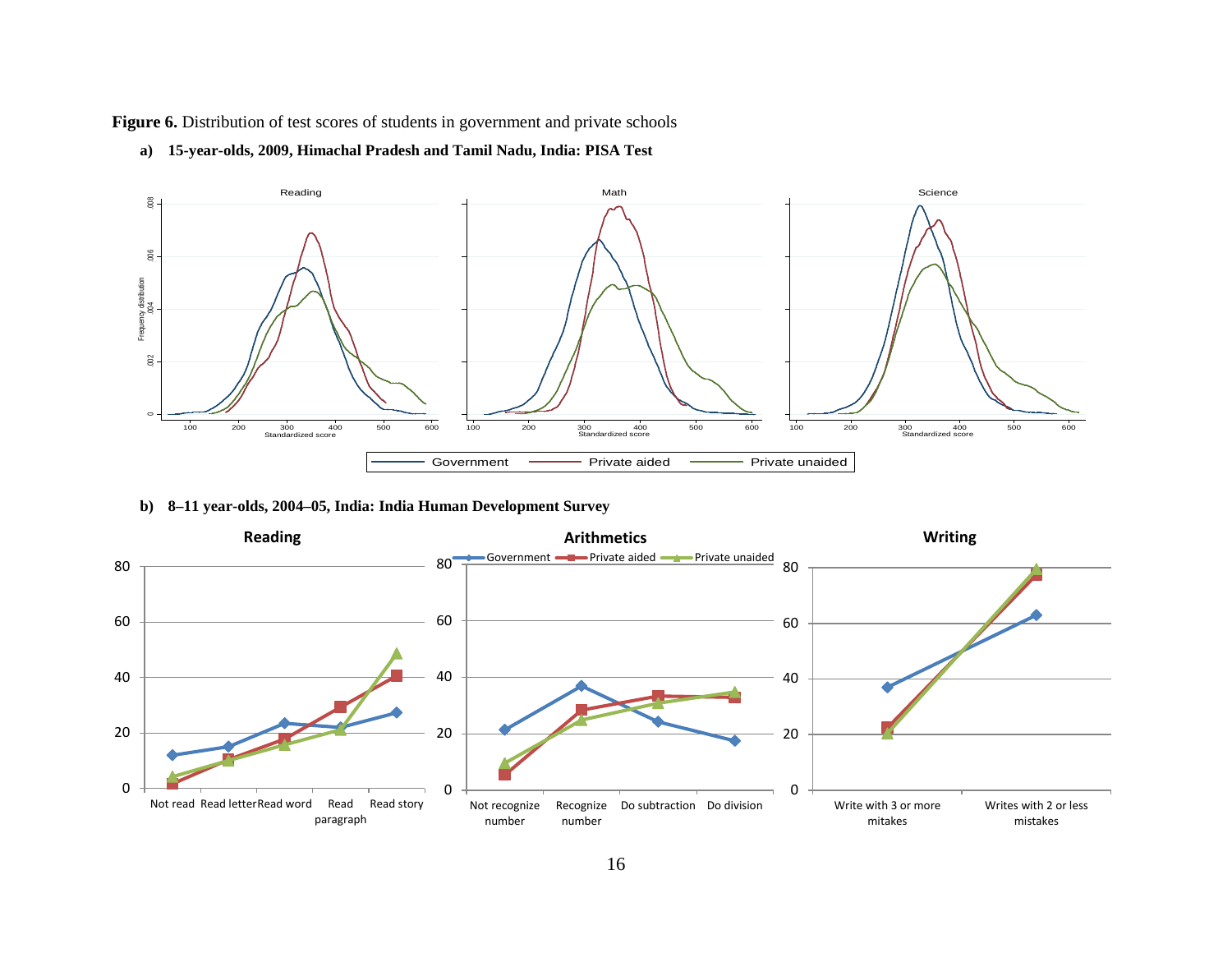

#### **c) Grade 10 Students, 2004, Nepal: School Leaving Certificate (SLC) examination**

**d) Grade 4 Students, 2006, Rural Punjab, Pakistan: Learning and Educational Achievement in Pakistan Schools (LEAPS) survey**



*Source:* Authors, based on data from student assessments.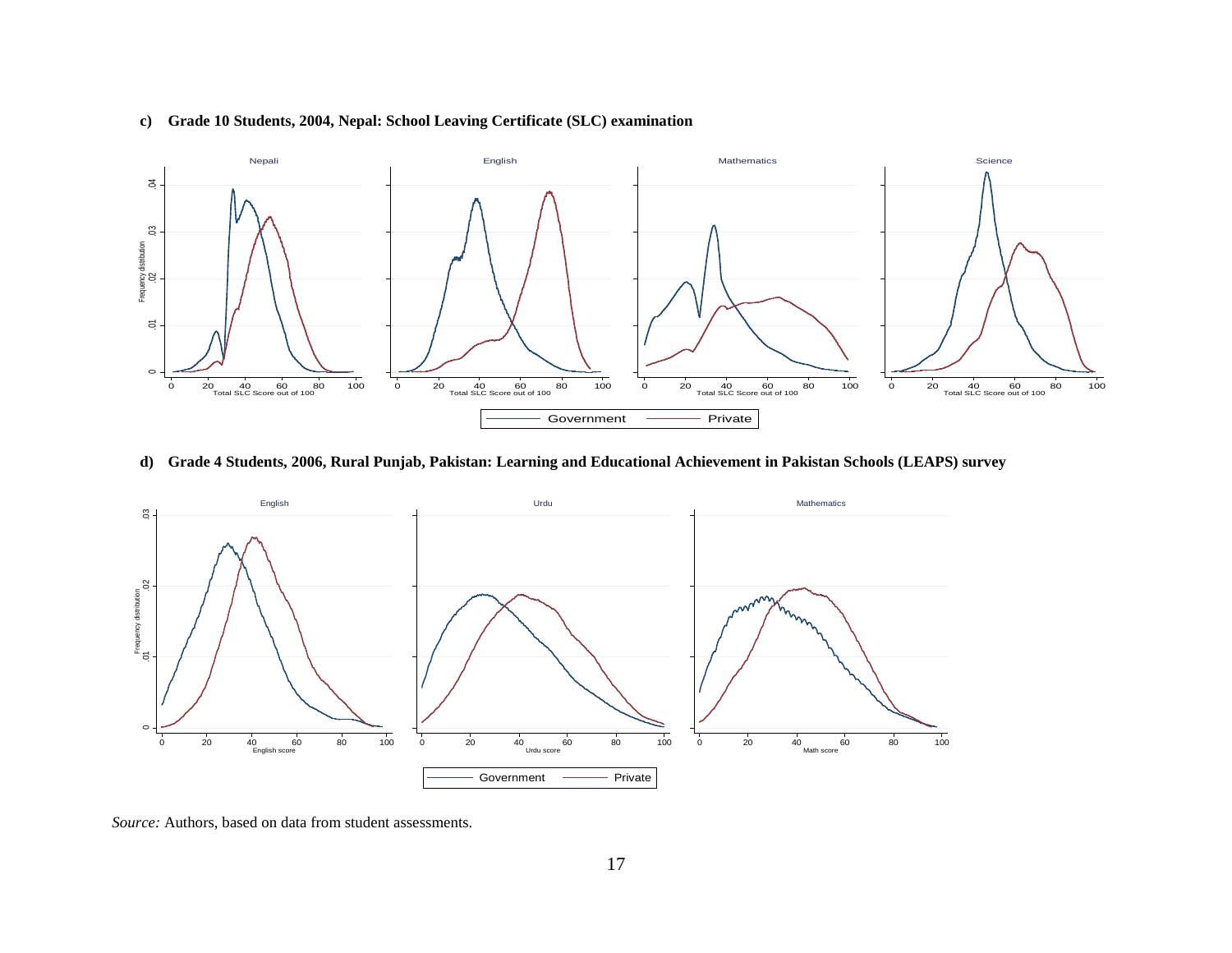20. It is important to note that even among unaided school students, in India, only about 30% of 8–11 year-olds can perform a division, and around 50% can read a story**.** At the end of grade 10, Nepalese private school students score more than 50% on some SLC tests and more than 60% on some other SLC tests on average, with a considerable share scoring lower than 50%; weaker students are left out of this picture as they did not even make it to grade 10. In rural Punjab, Pakistan, on average Grade 4 students in private schools answer only about 45% of the test questions correctly. These patterns remain when we average test scores at the school level, indicating that they are not driven by a correlation between student achievement and school size.

| $m0 = 11$ year-ouas: mula HD Survey, $2004/05$ |        |                         |        |                                 |                |                 |  |  |
|------------------------------------------------|--------|-------------------------|--------|---------------------------------|----------------|-----------------|--|--|
|                                                |        | Math                    |        | <b>Writing</b>                  | <b>Reading</b> |                 |  |  |
|                                                |        | Private Diff (Pvt-Govt) |        | Private Diff (Pvt-Govt) Private |                | Diff (Pvt-Govt) |  |  |
| All                                            | 68.8   | $24.5***$               | 81.5   | $16.5***$                       | 72.5           | $20.1***$       |  |  |
|                                                | (0.82) | (0.99)                  | (0.68) | (0.87)                          | (0.78)         | (0.96)          |  |  |
| Male                                           | 68.8   | $22.2***$               | 82.0   | $16.2***$                       | 71.4           | $17.6***$       |  |  |
|                                                | (1.07) | (1.33)                  | (0.89) | (1.16)                          | (1.04)         | (1.30)          |  |  |
| Female                                         | 68.7   | 26.9***                 | 80.7   | $16.5***$                       | 74.1           | 23.1***         |  |  |
|                                                | (1.26) | (1.49)                  | (1.07) | (1.32)                          | (1.18)         | (1.43)          |  |  |
| Urban                                          | 72.9   | $17.8***$               | 83.7   | $10.6***$                       | 76.3           | $14.0***$       |  |  |
|                                                | (1.07) | (1.67)                  | (0.89) | (1.45)                          | (1.02)         | (1.61)          |  |  |
| Rural                                          | 64.1   | $22.3***$               | 79.0   | $15.9***$                       | 68.3           | 18.2***         |  |  |
|                                                | (1.23) | (1.38)                  | (1.05) | (1.21)                          | (1.19)         | (1.34)          |  |  |

**Table 3**. Gender and locational patterns of test scores of students in government and private schools **India, 8–11 year-olds: India HD Survey, 2004/05**

| Nepal, Grade 10: SLC Exam, 2004 |  |  |  |  |  |
|---------------------------------|--|--|--|--|--|
|---------------------------------|--|--|--|--|--|

|        | Math    |                 | <b>Nepali</b> |                                 |        | English         | <b>Science</b> |                         |
|--------|---------|-----------------|---------------|---------------------------------|--------|-----------------|----------------|-------------------------|
|        | Private | Diff (Pvt-Govt) |               | Private Diff (Pvt-Govt) Private |        | Diff (Pvt-Govt) |                | Private Diff (Pvt-Govt) |
| All    | 56.5    | $24.7***$       | 52.4          | $10.0***$                       | 67.0   | 27.8***         | 64.3           | 18.8***                 |
|        | (0.35)  | (0.38)          | (0.19)        | (0.21)                          | (0.23) | (0.25)          | (0.22)         | (0.24)                  |
| Male   | 59.3    | $25.0***$       | 52.2          | $9.3***$                        | 67.7   | $27.7***$       | 65.8           | $19.0***$               |
|        | (0.44)  | (0.49)          | (0.24)        | (0.27)                          | (0.28) | (0.32)          | (0.28)         | (0.31)                  |
| Female | 52.5    | $23.6***$       | 52.7          | $10.9***$                       | 65.9   | $27.8***$       | 62.2           | $18.2***$               |
|        | (0.55)  | (0.59)          | (0.29)        | (0.32)                          | (0.38) | (0.41)          | (0.35)         | (0.38)                  |
| Urban  | 59.4    | $24.2***$       | 53.1          | $8.6***$                        | 69.6   | $27.4***$       | 66.1           | $18.8***$               |
|        | (0.43)  | (0.52)          | (0.23)        | (0.29)                          | (0.26) | (0.34)          | (0.27)         | (0.34)                  |
| Rural  | 51.6    | $21.0***$       | 51.2          | $9.6***$                        | 62.4   | $24.3***$       | 61.3           | $16.4***$               |
|        | (0.57)  | (0.59)          | (0.30)        | (0.32)                          | (0.40) | (0.42)          | (0.37)         | (0.39)                  |

#### **Rural Punjab, Pakistan, Grade 4: LEAPS Survey, 2006**

|        |        | Math                    |         | Urdu                                            | <b>English</b> |           |  |
|--------|--------|-------------------------|---------|-------------------------------------------------|----------------|-----------|--|
|        |        | Private Diff (Pvt-Govt) |         | Private Diff (Pvt-Govt) Private Diff (Pvt-Govt) |                |           |  |
| All    | 44.0   | $9.4***$                | 46.0    | $12.0***$                                       | 45.7           | $13.0***$ |  |
|        | (0.31) | (0.38)                  | (0.33)  | (0.40)                                          | (0.27)         | (0.33)    |  |
| Male   | 44.6   | $8.3***$                | 44.3*** | $11.4***$                                       | 44.9           | $137***$  |  |
|        | (0.42) | (0.52)                  | (0.44)  | (0.54)                                          | (0.36)         | (0.44)    |  |
| Female | 43.3   | $10.8***$               | 48.2*** | $12.7***$                                       | 46.8           | $12.1***$ |  |
|        | (0.45) | (0.54)                  | (0.50)  | (0.59)                                          | (0.40)         | (0.48)    |  |

*Source:* Authors, based on data from student assessments.

*Notes:* In India, figures refer to the share of students who can do at least one subtraction (math); write with three or fewer mistakes (writing); and read a paragraph or story (reading). In Nepal, figures refer to mean scores out of a maximum of 100 in each subject. In Pakistan, figures are the percentages of questions correctly answered.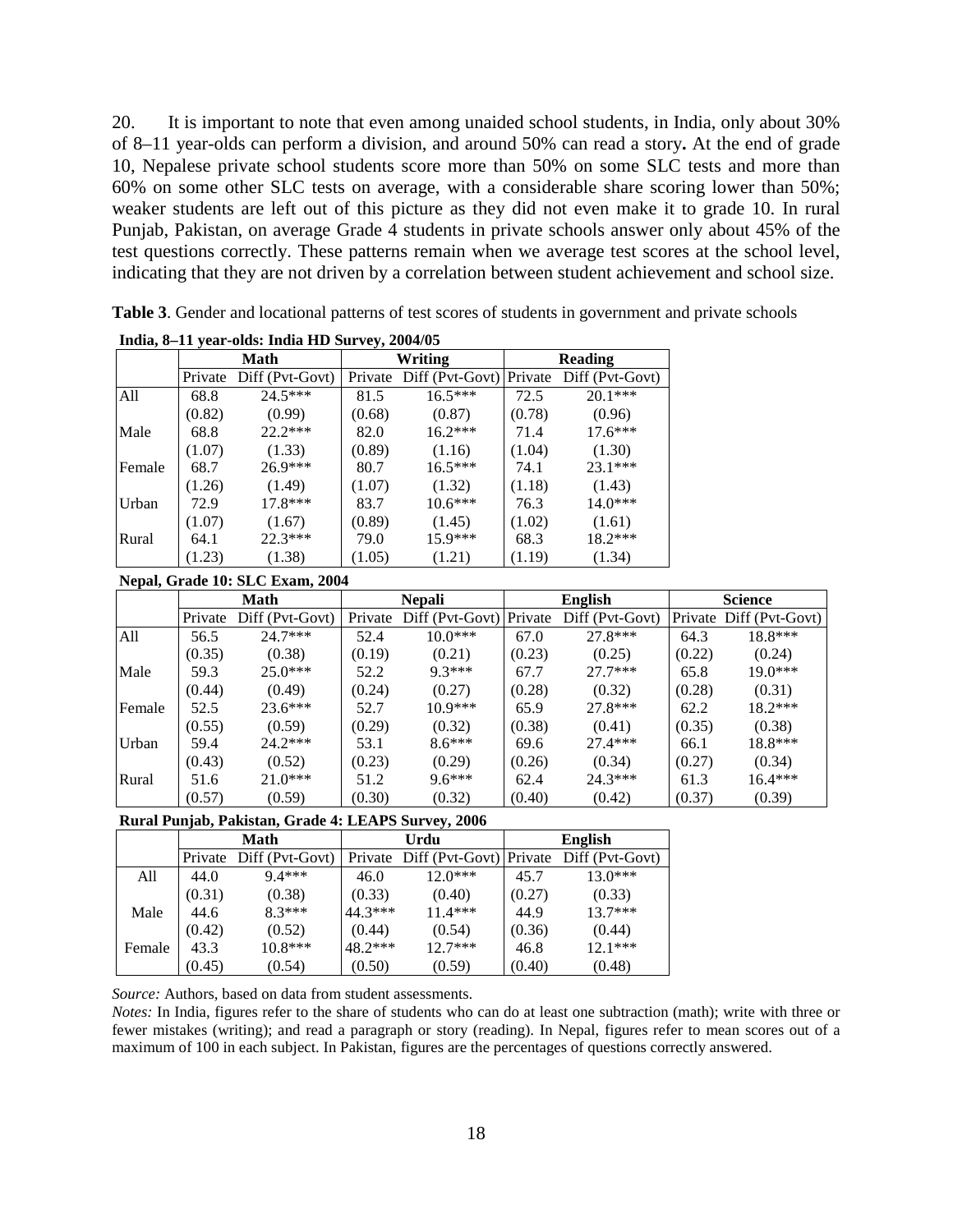21. Table 3 shows the strong statistical significance and large magnitude of the privategovernment gap, at the aggregate level as well as within each gender and rural/urban subpopulation, which indicates that the aggregate pattern is not driven by any particular subpopulation. However, even within each socio-economic subpopulation identified in Table 3, it may not necessarily be the case that unaided private schools provide higher student achievement than government schools, as factors other than the type of school and its features may matter. For example, the previous section on school enrollment shows that private school students tend to come from wealthier households (we are not able to provide this information reliably using the student achievement datasets), and may therefore be better nourished and prepared, receive more family support and motivation, and be more likely to attend pre-school than government school students, thus faring better at primary and secondary levels. There may also be other impacting factors that are not observed in the data, such as the quality of the relationship between parents and children, and between parents themselves, or social networks.

22. To what extent may the government-private school difference in performance be attributable to observed student and household characteristics? A number of studies on India, Nepal, and Pakistan have attempted to use rigorous econometric tools to answer the question. For example, Muralidharan and Kremer (2007) find that the score gap between government and unaided schools in India on a short grade-4 test is reduced by 0.07 standard deviation but stays at 0.5 standard deviation after taking into account parents' education and literacy, household infrastructure, and children's uptake of private tutoring. In Punjab, Pakistan, Andrabi et al. (2007) find no change in the LEAPS score gap after controlling for child characteristics (gender, age, height-for-age, parental perception of intelligence and self-reported health status), and a reduction of 20% of the gap after adding controls for family characteristics (education, wealth and availability of books/media at home). Desai et al. (2009) and Goyal (2009) report that the household's rural-urban location and parents' educational and socioeconomic status are statistically significant determinants of children's test scores in India. The consensus across studies is that observed student and household characteristics play an important but modest role in explaining the private school advantage in student achievement.

23. Factors at the student and household levels that are not observed in the data could also play an important role. Accounting for these factors, one study highlights that an insignificant government-private school achievement gap remains, while other studies show that a nontrivial gap remains. Chudgar and Quin (2012) use the propensity score matching method on the India Human Development Survey data and report test score differences that are largely statistically insignificant between unaided and aided/government schools. By contrast, analyzing the same data, Goyal (2009) applies a new econometric methodology proposed by Altonji, Elder and Taber (2005), and finds unobserved bias in selection accounts for only about 10% of the gap. Andrabi et al. (2010) instrument for child selection into private schooling using a relative measure of distance to a private school, and find that, in rural Punjab, Pakistan, private schooling brings a test score advantage of 0.82 standard deviation in English, 1.15 standard deviations in Urdu and 1.11 standard deviations in math. Basu proposes a hypothesis in his critique of Desai et al. (2009) that parents may choose private schools due to their branding as generally better than government schools, and so that their children can network with better-off peers for later career and social benefits. This may help explain low achievement levels at private schools, which may be due partly to low intrinsic motivation.

24. Summarizing the evidence up to this point, making the hypothesis that students enrolled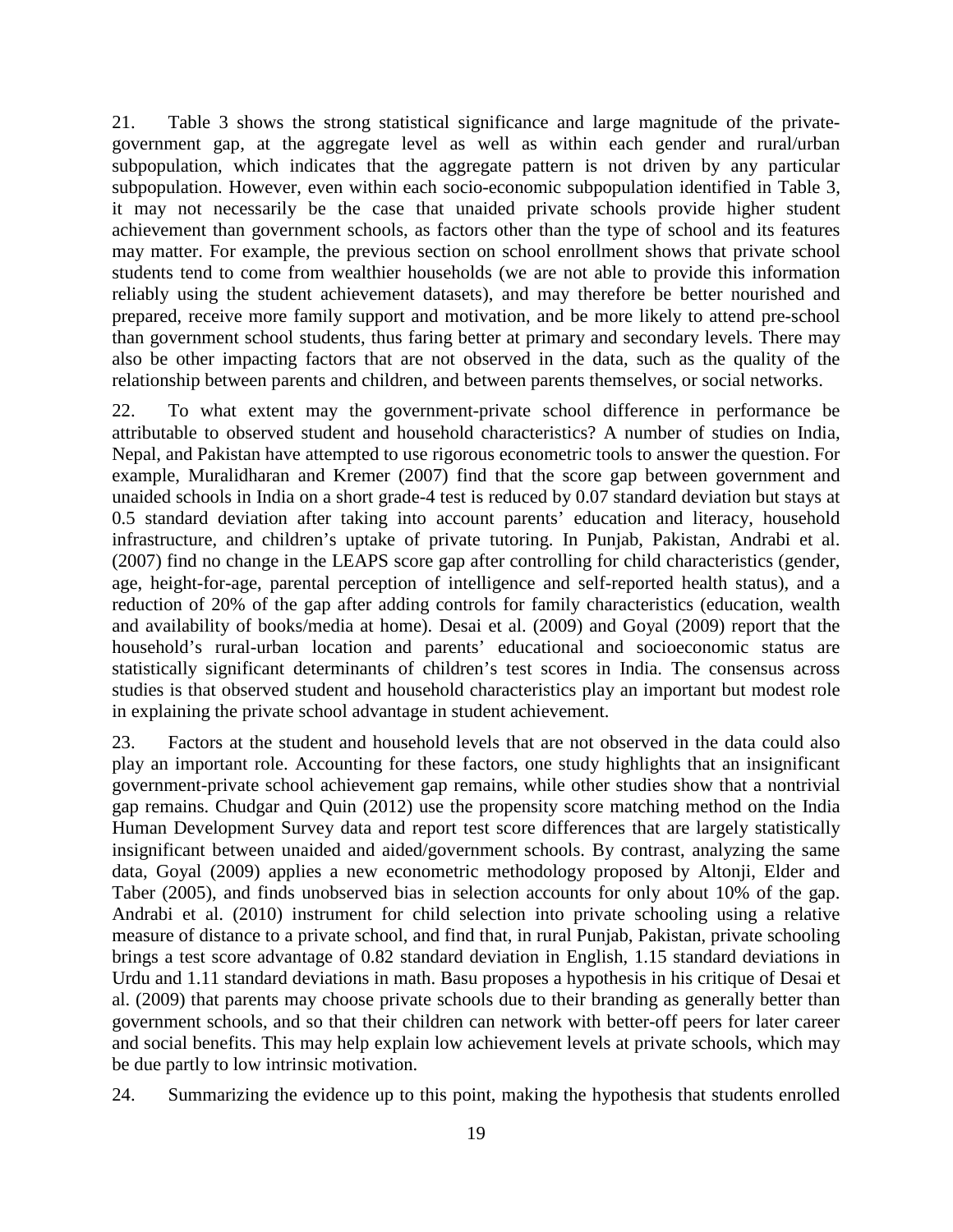in a private unaided school and those enrolled in a government school were exactly the same in all aspects, private unaided schools appear to have a non-negative achievement premium, compared to government schools, although the extent of that premium varies greatly between studies. We turn to the next important question: what are the underlying drivers of the premium? The evidence is mixed on which school type profile looks better, as well as on the statistical significance of differences, depending on the factors and the location under study. Across studies, unaided schools are found more likely to have basic facilities such as chairs, desks, electricity, fans and toilets, but may or may not be more likely to have a library, playground, or non-mud floor. Teachers in unaided schools tend to be local, younger, with less experience and formal training, although no systematic differences in educational qualifications seem to exist. Multi-grade teaching and the student-teacher ratio are overwhelmingly found to be less, and English teaching found to start earlier in unaided schools than in government schools across studies. On the other hand, government schools are overwhelmingly more likely to provide midday meals. It seems plausible that some of the observed characteristics of unaided schools indeed contribute in a meaningful way to their students' achievement. Glewwe et al. (2011) undertake a comprehensive review of the literature on the causal impact of school resources and educational outcomes, regardless of the school type, and find strong evidence in favor of the availability of desks and chairs, which private unaided schools tend to be better at. Causal evidence in the literature is inconclusive with regards to the other characteristics.

25. Another set of school-level factors that has been highlighted in the literature as central to student learning is teacher knowledge, behavior and effectiveness. Studies reveal alarming teacher absenteeism in government schools in South Asia. For example, Chaudhury et al. (2006) report 25% teacher absenteeism in government schools in India and 16% in Bangladesh. Meanwhile, despite their average lower qualifications and significantly lower pay, teachers in unaided private schools in the region have been overwhelmingly found to be more present and active at school. In rural India, Muralidharan and Kremer (2007) find 2**–**8 percentage points less teacher absenteeism, and 6–9 percentage points more teaching activity in unaided schools than in government schools. Tooley (2009) reports that on visits to 265 schools in slum areas of East Delhi, teachers were teaching in only 38% of the government schools, but in 70% of the private schools. Under fixed–term contracts, as opposed to unconditional permanent contracts, unaided private school teachers are likely to be more accountable to school leadership. Mostly locally hired, private school teachers may also be more directly accountable to parents and the community, and likely to communicate and relate better to students due to cultural and social proximity. Another possibility is that unaided school teachers have stronger intrinsic motivation than government school teachers, and therefore are willing to accept lower-pay jobs to teach children in need. Tooley and Dixon (2007) find from a recent study in East Delhi, India, that 29.4% of government school teachers were "very satisfied" with their pay, and so were 25.9% of teachers in private unregistered schools despite their pay being 9 times lower.

26. The striking extent of the difference in wages between government and private school teachers is worth noting. Andrabi et al. (2007) document that wages for private school teachers in rural Punjab, Pakistan, were up to 5 times lower than for government school teachers. Kingdon and Muzammil (2012) suggest a worsening trend: in Uttar Pradesh, India, government school teachers were paid 2.5 times the wages of unaided school teachers in the early 1990s, 5 times in the early 2000s, 12 times in 2008, and most probably up to 24 times thereafter with the Sixth Pay Commission's salary recommendations in effect. Private school teachers are usually hired and paid competitively against the local labor market, and likely to be women who would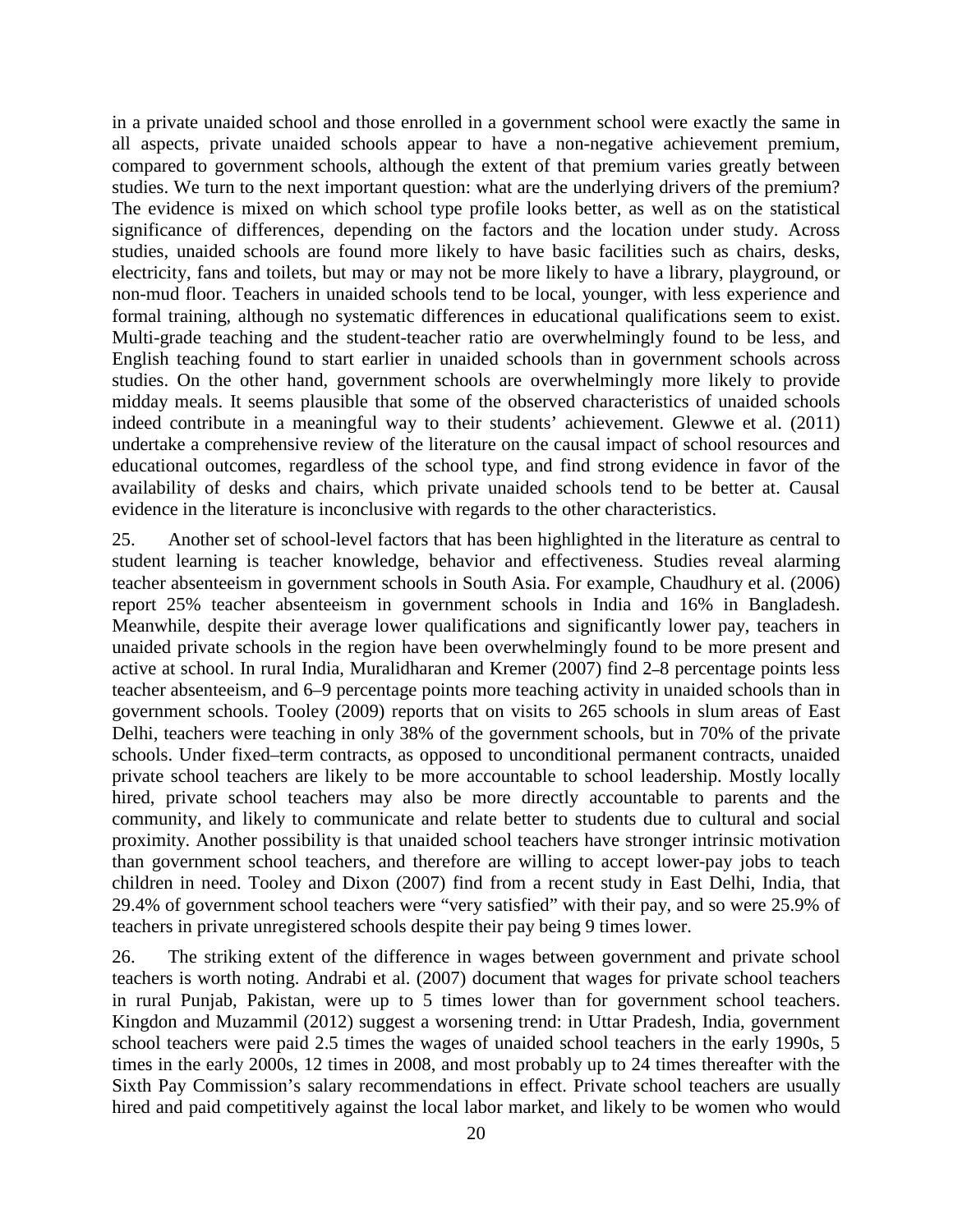face social and/or commuting barriers in traveling to work outside of the local community.

27. It is important to continue developing better understanding of what works in unaided private schools, as well as what does not work, as performance in these schools is also alarmingly poor. Moreover, long-term improvements in learning may require changes that are different than the changes that bring short-term gains. For example, as children become more educated, they will need more supply of better qualified teachers to provide them with enhanced knowledge and skills. It should also be noted that many unaided private schools in the region are unregistered, and therefore not subject to government regulations (see, for example, Kingdon, 2007; Goyal and Pandey, 2011). Yet, their student achievement is no worse. Goyal and Pandey (2011) even find that in Uttar Pradesh, India, grade-4 and grade-5 students in unregistered private schools perform better than students in government and registered private schools. This casts doubt on the effectiveness of regulations, especially in the face of weak institutional capacity and corruption.

# **III.b. Traditionally aided private schools in India and Bangladesh (Type (2) in Table 1)**

28. The evidence shown in Figure 6 indicates that performance of aided schools in India is quite similar to, if slightly poorer than, performance of unaided schools. This pattern coincides with that reported by Goyal and Pandey (2011), controlling for student, household, and schoollevel characteristics. In Bangladesh, at the primary level, test scores from the 2011 National Student Assessment are reported to be even higher for government schools than for recognized non-government schools, most of which receive subsidies from the government (World Bank, 2013). It is important to note a key feature common among aided schools in the region, which is that teachers in these schools are actually hired through the government system, and subsidies are made based on enrollment. If enrollment is correctly reported, and households can effectively choose better schools, this mechanism would induce behavior on the part of teachers and headteachers in the same way as market mechanisms do to enforce accountability in unaided schools. However, enrollment reporting tends to be subject to large upward margin errors due to technical and administrative loopholes in the system (Kingdon, 2007). Moreover, the elimination of school tuition in aided schools may make parents more tolerant of school weaknesses.

# **III.c. Aided private schools with student achievement incentives in Pakistan (Type (2) in Table 1)**

29. Although government support to private schools in Pakistan is rare, recent public-private partnership initiatives have proven to cost-effectively generate gains in student participation and achievement. For example, the Foundation-Assisted School (FAS) program, introduced in 2005 and administered by the Punjab Education Foundation (PEF), provides monthly per-student subsidies to low-cost private schools conditional on free schooling for all students and a minimum student pass rate on a standardized academic test. There are also group-based teacher bonuses conditional on a minimum score on a composite measure of student test participation and mean test scores, and competitive bonuses for schools that rank highest in average student scores on the test. As of June 2010, at its sixth phase of expansion, the FAS program was supporting about 800,000 students in 1,800 schools in 29 of the 36 districts in the province.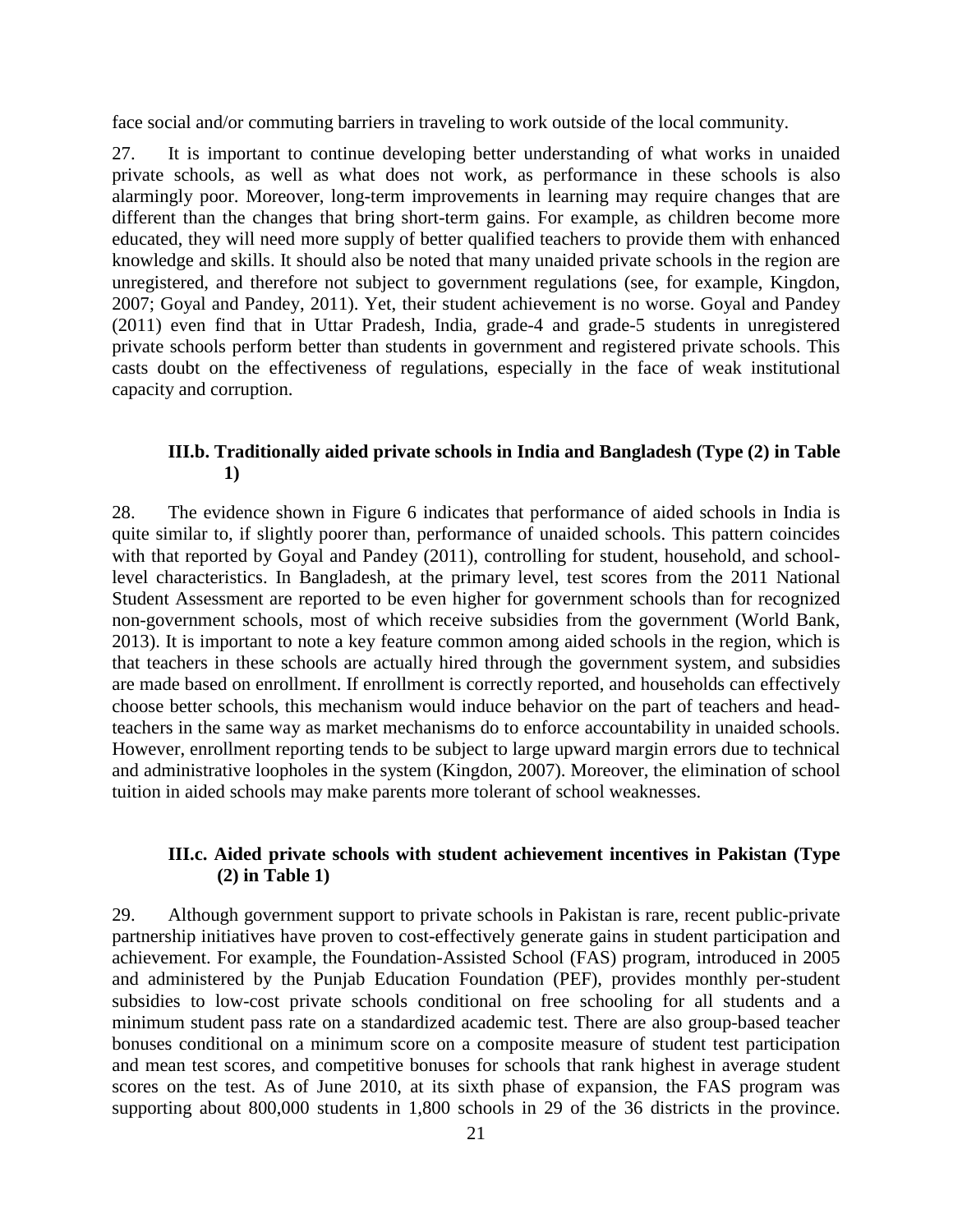Barrera-Osorio and Raju (2010) show that within two years the program generated large gains in enrollment and school inputs (a gain of approximately 40%) and student achievement (a gain of 0.3–0.5 standard deviation). Interestingly, the group-based teacher incentive is found to have no impact on student achievement. This coincides with a finding by Muralidharan and Sundararaman (2011) that group-based teacher incentives are less effective than individual teacher incentives in an experiment in India. The examples above indicate the importance of incentive scheme design, which should be highlighted given the recent strong interest in creating incentives in the region and around the world to improve learning quality<sup>[7](#page-24-0)</sup>.

 $\overline{a}$ 

 $\frac{7}{1}$  Group-based incentives are much less complex to implement than individual incentives, and therefore more common. The few recent studies that have found significant impacts of group-based teacher incentives tend to have particular features. For example, Glewwe et al. (2010) study schools in Kenya that typically have only 200 students and 12 teachers in a school, hence a very low student-teacher ratio. Fryer et al. (2012) find small and statistically insignificant results from a standard group-based incentive scheme, but find large and statistically significant results when applying a loss aversion mechanism where teachers are paid in advance and asked to give back the money if their students do not improve sufficiently. On the other hand, Duflo et al. (2012), the other study that we are aware of that is able to implement individual teacher incentives, finds significant improvements in student learning. Although their estimates may not be directly relevant to developing countries, Imberman and Lovenheim (2012) use U.S. data to show that small groups provide productivity gains over large groups in response to group-based teacher pay incentives, with the optimal group size being roughly 3 to 5 teachers. Small groups may be better at keeping the "free riding" and "award salience" problems in check while benefiting from group cooperation. Free-riding is the problem of relying on others' efforts in a group without exerting enough own efforts, and award salience is the problem of seeing own efforts as atomic and inconsequential in affecting the aggregate outcome. Indeed, besides the above mentioned studies, most other recent research on group-based teacher incentives given to schools or relatively large groups has also shown small or negligible effects on student achievement (see, for example, Springer et al., 2010; Goodman and Turner, 2012; Fryer, 2013). Studies vary greatly in the context of the intervention and it is important to design an effective incentive scheme in accordance with the specific context; however, the discussion above highlights some key design elements for both the government and private sector to take into account.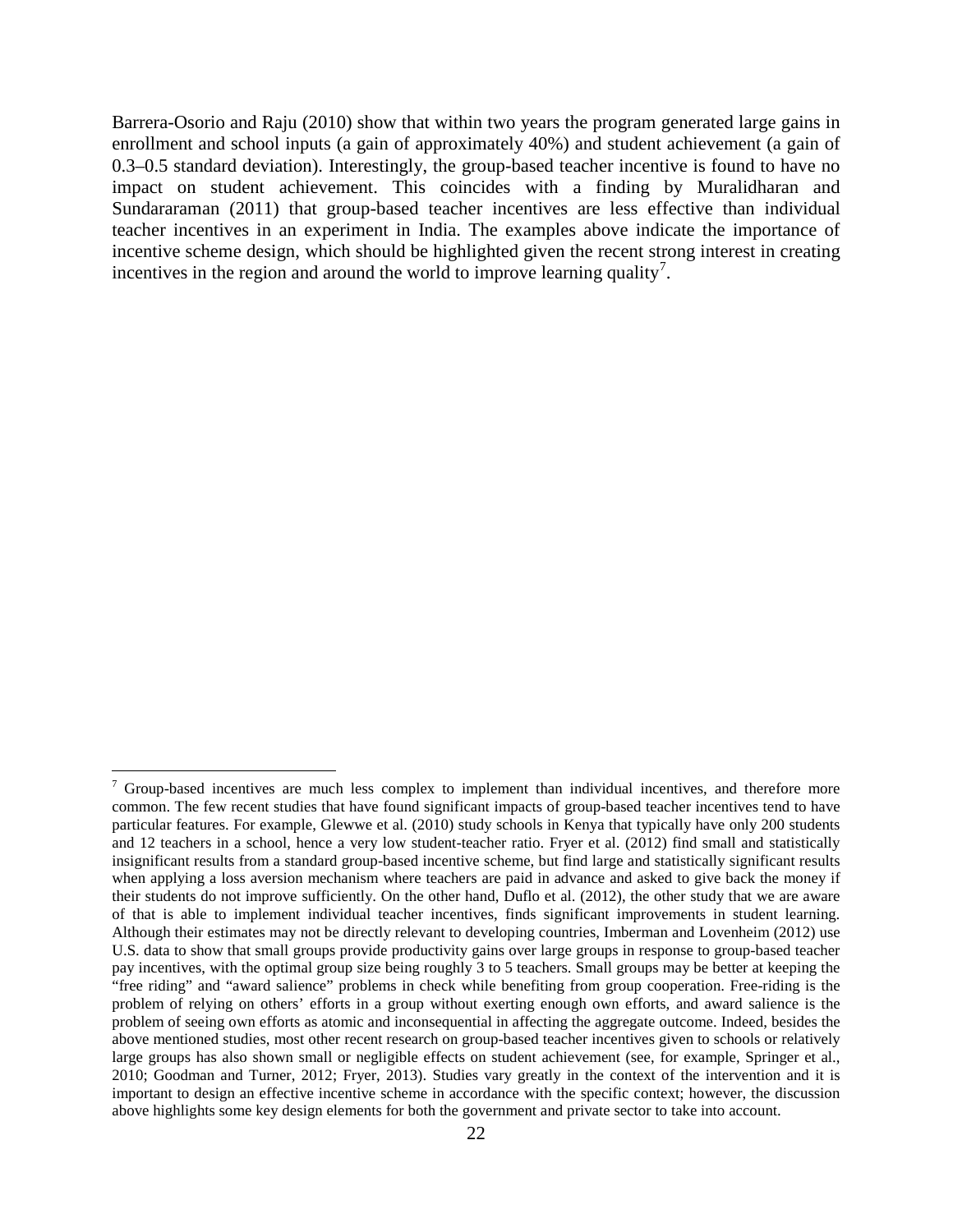| <b>Impact</b>                | <b>Private sector</b> | Description of school-level services                                                                                                                                                                                                                     | <b>Beneficiaries of services</b>                                                                            | <b>Findings of impact evaluation</b>                                                                                                                                                                                                                                                                                |  |  |
|------------------------------|-----------------------|----------------------------------------------------------------------------------------------------------------------------------------------------------------------------------------------------------------------------------------------------------|-------------------------------------------------------------------------------------------------------------|---------------------------------------------------------------------------------------------------------------------------------------------------------------------------------------------------------------------------------------------------------------------------------------------------------------------|--|--|
| evaluation study             | entity involved       | provided by private sector                                                                                                                                                                                                                               |                                                                                                             |                                                                                                                                                                                                                                                                                                                     |  |  |
|                              | Pratham               | Balsakhi program: A teacher provided by<br>Pratham to children falling behind in basic<br>literacy and numeracy in Grades 3 and 4.                                                                                                                       | India: Government schools<br>in Mumbai and Vadodara<br>cities                                               | After two years, increase of 0.28 standard<br>deviations in test scores for Balsakhi and 0.47                                                                                                                                                                                                                       |  |  |
| Banerjee et al.<br>(2007)    | Pratham,<br>Media-Pro | Computer-assisted learning program:<br>Instructors from Pratham teaching students<br>to use computer software (off-the-shelf,<br>internally developed, and developed by<br>Media-Pro) to improve math.                                                   | India: Government<br>elementary schools in<br>Vadodara city                                                 | standard deviations in test scores for<br>computer-assisted learning, mostly among<br>students with initial weakest scores. Impact<br>faded to about 0.1 standard deviations one<br>year after services.                                                                                                            |  |  |
| Banerjee et al.<br>(2010)    | Pratham               | Information to beneficiaries on existing<br>education-related institutions<br>Community members trained to engage in<br>a testing tool for children<br>Volunteers trained to hold remedial<br>reading camps for children                                 | India: Government primary<br>and secondary schools in<br><b>Uttar Pradesh</b>                               | In all three activities, no impact on community<br>involvement, teacher effort, or learning<br>outcomes inside the school. Substantial<br>improvements in reading skills in remedial<br>reading activity.                                                                                                           |  |  |
| Banerji and<br>Walton (2011) | Pratham               | Combination of (1) Pratham training and<br>academic support to government school<br>teachers; (2) specially designed learning<br>materials; (3) village volunteer support to<br>children in need                                                         | India: Government primary<br>and secondary schools in<br><b>Bihar and Uttarakhand</b>                       | Significant improvements in reading, writing<br>and math test scores, with largest gains among<br>students with weakest initial scores.                                                                                                                                                                             |  |  |
| Borkum et al.<br>(2013)      | Akshara<br>Foundation | Akshara providing libraries with books and<br>educational activities.                                                                                                                                                                                    | India: Government primary<br>schools in Bangalore                                                           | No impact on student test scores after 16<br>months.                                                                                                                                                                                                                                                                |  |  |
| He et al. (2008)             | Pratham               | English language instruction methods<br>consisting of a specially designed machine<br>or flash card based activities implemented<br>either indirectly through a teacher training<br>program or directly by externally<br>supervised teaching assistants. | India: Government primary<br>schools in Mumbai                                                              | After one year, all implementation strategies<br>yielding gains of about 0.25-0.35 standard<br>deviation in students' knowledge of English.<br>Weaker students benefiting more from teacher<br>directed activities while stronger students<br>benefiting more from the more self-paced<br>machine-based activities. |  |  |
| He et al. (2009)             | Pratham               | Shishuvachan curriculum that focuses on<br>comprehension facilitated by teacher-<br>student interaction centered around<br>storytelling and classroom games.                                                                                             | India: Government primary<br>schools and pre-schools (as<br>well as some Pratham pre-<br>schools) in Mumbai | Gains of 0.12 to 0.70 standard deviations in<br>performance on basic literacy assessment.<br>More effective as a supplement to existing<br>instruction rather than as a primary means of<br>instruction. Larger gains for students with<br>weaker initial reading ability.                                          |  |  |

**Table 4**. Evaluations of the impact of school-level services provided by the private sector to government schools

<span id="page-24-0"></span>*Source:* Authors's literature review.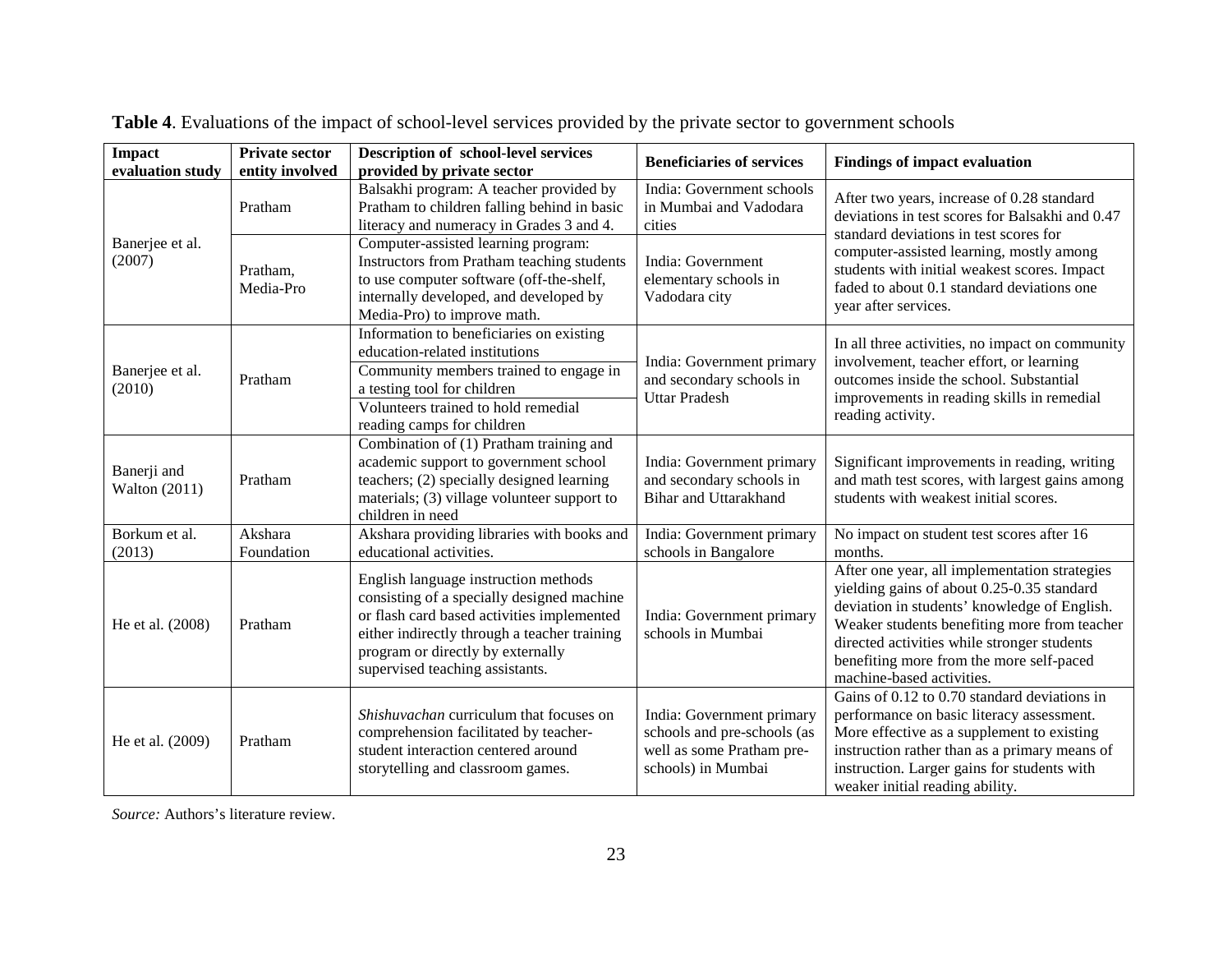## **III.d. Aided private schools with vouchers (Type (2) in Table 1)**

30. In India, the few trial voucher schemes that exist are mostly run by educational foundations<sup>[8](#page-26-0)</sup>. Muralidharan and Sundararaman. (2013) study a program in rural Andhra Pradesh that provides government vouchers to class 1 students to move to a private school of their choice, and find no impact on test scores in Telugu, Math, English, and Science/Social Sciences, but a significant impact on test scores in Hindi at the end of 4 years of implementation. Interestingly private schools that use Telugu as the medium of instruction appear to do better in Math, Science/Social Sciences and Telugu while private schools that use English as the medium of instruction do better in English and Hindi. (Hindi is not taught in government schools). This is consistent with the multi-language curriculum that private schools in general report adopting to imitate elite private schools. No evidence is found of negative spillovers on government-school students who do not apply for the voucher, or on students who start out in private schools. Meanwhile the mean cost per student in the sampled private schools is less than a third of that in government schools. The results suggest benefits in terms of cost-effectiveness and social inclusion of the recent Right to Education Act provision mandating private schools to reserve up to 25% of their seats for students from disadvantaged backgrounds (with a reimbursement of fees by the government). However, the study's experimental design is not identical to the design implied in the Right to Education Act provision, and the study's rural context may not speak for urban areas. Hence caution is warranted in drawing policy implications.

# **III.e. Schools for out-of-school children: aided schools in Pakistan and Bangladesh (Type (2) in Table 1), and schools financed by donors and managed by NGOs in Afghanistan (Type (4) in Table 1)**

31. Out-of-school children in hard-to-reach, underserved areas are a group of beneficiaries for whom partnership between the government and local private sector seems particularly relevant, given the potentially high effort costs of setting up and running schools in these areas if the government were to undertake the operations. Although the programs discussed here did not have student achievement incentives in their evaluated designs, they are found to have significantly improved test scores. This finding may have to do with the extremely low baseline of out-of-school children, which potentially allows great returns to interventions. In Sindh, Pakistan, the government started the Promoting Private Schooling in Rural Sindh (PPRS) program in 2009, supporting the establishment and operation of new primary schools by recruited entrepreneurs in underserved communities. Barrera-Osorio et al. (2011) find that the program has brought substantial gains in children's school participation and achievement. In Bangladesh, under the Reaching-Out-of-School-Children (ROSC) project - a 2004 government initiative to provide schooling to out-of-school children aged 7-14 years - schools have been created at the demand of communities and managed by a school committee directly accountable to parents and students. According to Dang et al. (2011), ROSC schools have provided out-ofschool children with an education of quality similar to that at regular government schools, at half the cost. In Afghanistan, between 2006 and 2011, the Partnership for Advancing Community-

 $\overline{a}$ 

<sup>&</sup>lt;sup>8</sup>In Pakistan, the Punjab Education Foundation (PEF) in 2006 launched the Education Voucher Scheme (EVS) for out-of-school children of ages 4-17 years in underprivileged areas. The voucher is redeemable against payment of fees in partner private schools. The scheme currently covers approximately 140,000 children in all Punjab districts. A framework to evaluate impacts on student outcomes, including student achievement, is being developed.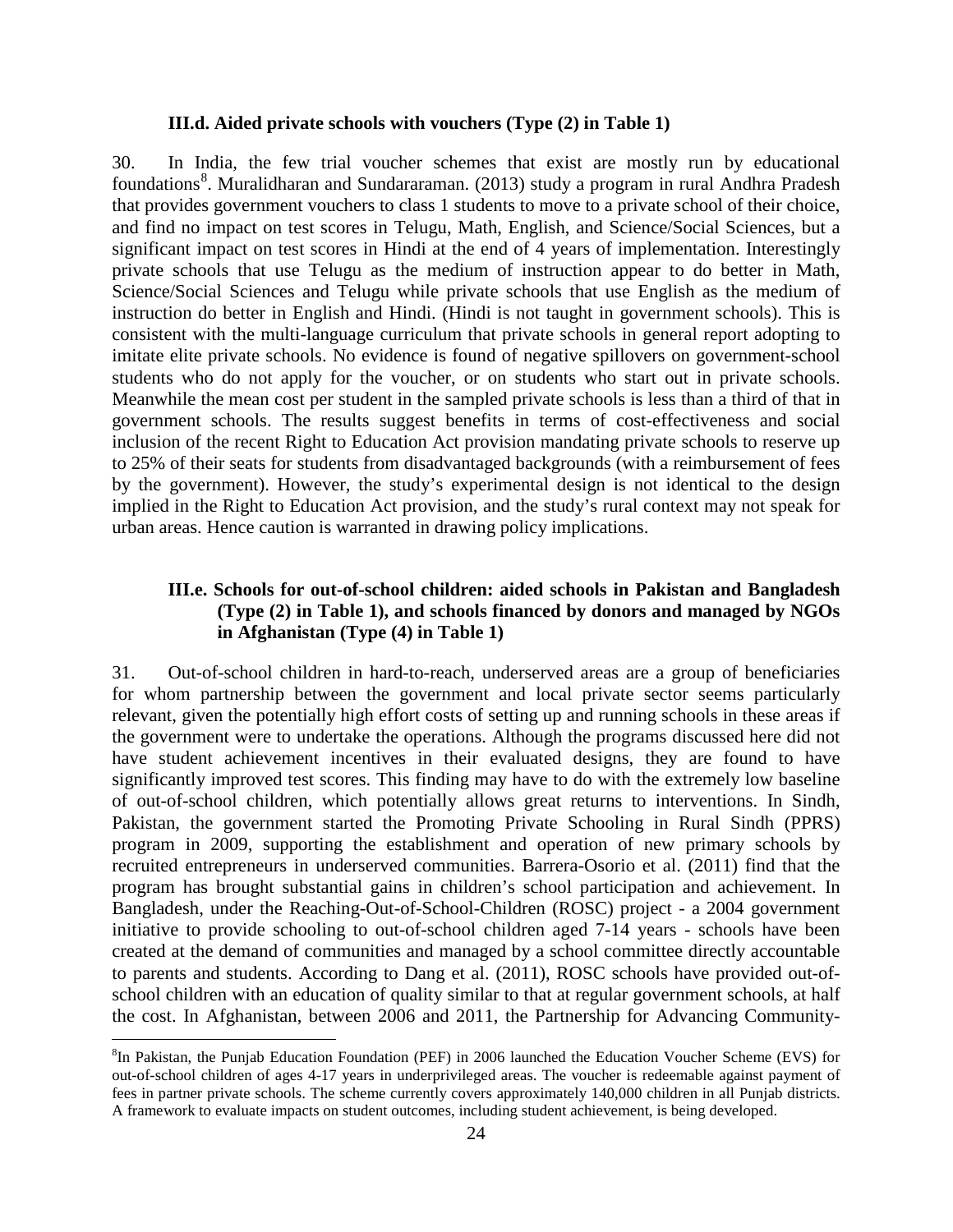Based Education (PACE-A), funded by USAID, and managed and supported by a consortium of NGOs, organized a variety of development and capacity-building activities to improve access to basic education in rural underserved areas, with the final goal of government takeover and ownership. Burde and Linden (forthcoming) find that village-based school construction and provision of educational materials and training to locally recruited teachers reduced gender disparities in enrollment and improved math and language scores of 6–11 year-olds.

## **III.f. Private sector providing school-level services to government schools (Type (3) in Table 1)**

32. Table 4 lists a number of studies on the impact on student achievement of private sector engagement of this type in South Asia that we are aware of; they happen to all be in India and almost all involve the NGO Pratham. One common finding across the studies is that students with weaker initial ability or test scores tend to benefit the most from activities with more interaction with teachers and/or with support that directly complements the regular curriculum (Banerjee et al., 2007; He et al., 2008; He et al., 2009; Banerji and Walton, 2011). This is consistent with the finding by Banerjee et al. (2010) that support specifically targeted at students' reading weaknesses yield substantial improvement in reading skills, but there is no gain from general, untargeted support designed to increase community knowledge about education-related institutions and community engagement with academic tools. This is also consistent with the lack of impact found by Borkum et al. (2013) for the Akshara Foundation's initiative that provides books, libraries and related educational activities in a general manner to government schools. Moreover, Banerjee et al. (2007) and Banerji and Walton (2011) point out no or minimal benefits for students who are already relatively strong in the competencies that interventions aim to improve. He et al. (2008) find that more able students gain more from activities that allow them to pace themselves. The above studies combine to highlight the importance of customizing teaching and academic support to different student achievement levels. The sustainability of impact over time is another issue brought up in Banerjee et al. (2007), which requires further study on how it may be related to the duration and design of the intervention.

# **III.g. Outside-classroom tutoring in India, Nepal and Sri Lanka (Type (5) in Table 1)**

<span id="page-26-0"></span>33. Evidence on the impact of outside-classroom tutoring on student achievement varies greatly depending on the design of the activity. Many of the services provided by the NGO Pratham to government schools in India that are discussed in Section III.f. are of a tutoring nature: the Balsakhi program studied in Banerjee et al. (2007), the remedial reading program studied in Banerjee et al. (2010), and the village volunteer support program studied in Banerji and Walton (2011). These services appear to significantly benefit weaker students, at least in the short run. By contrast, Glewwe and Jayachandran (2006) and Jayachandran (2012) study a widespread phenomenon of after-school tutoring offered by school teachers in Sri Lanka and Nepal, respectively, and show that tutoring increases inequality in test scores among classmates, at the expense of weaker students, in a context of minimal monitoring of in-school teaching. The underlying problem seems to be moral hazard, in that teachers teach less during school hours in order to increase demand for tutoring, and might also penalize students who choose not to take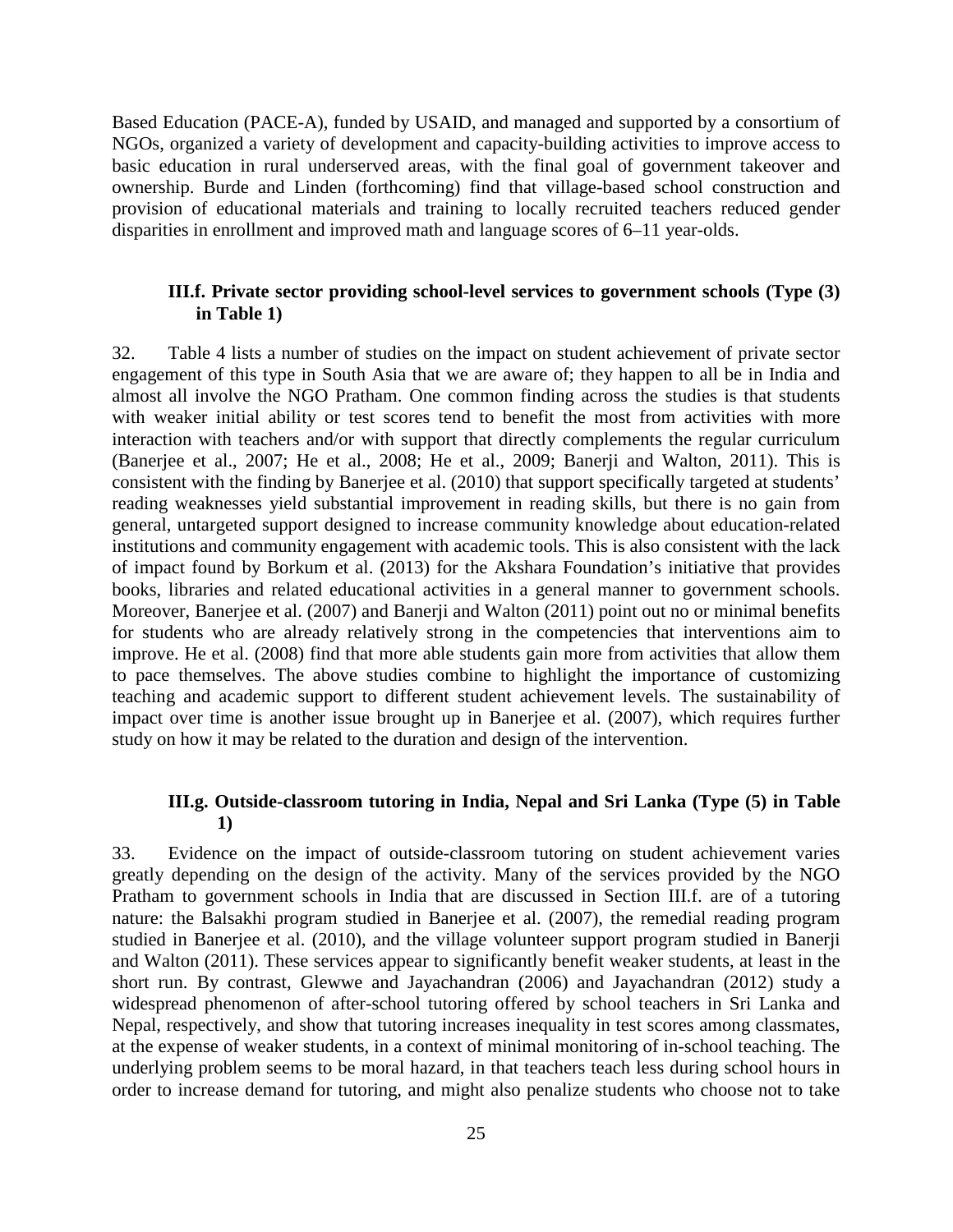tutoring. A key difference between the tutoring services offered by Pratham and those provided by government schools in Nepal and Sri Lanka is that the Pratham services are designed to complement in-school teaching to a subset of students that need more attention, thus there is no conflict of incentives and moral hazard on the part of teachers. The findings for the Pratham services coincide with findings for after-school and summer programs in the U.S., which have been shown to especially benefit disadvantaged students who are at higher risk of losing skills and dropping out of school (see, for example, Jacob and Lefgren, 2004; Lauer et al., 2006), although U.S. point estimates may not be directly relevant for developing countries.

## **IV. Conclusions and policy implications**

34. Private sector engagement in the provision of educational services in South Asia is increasingly extensive, various in forms, and reaching disadvantaged sections of the population. However, the poorest are still left out of this trend, and large shares of the population still rely on the government for basic schooling. It is important to acknowledge the average low student achievement levels in private schools and the existence of bad private schools, while the government is still to be seen as an important service provider, with its share of good schools. On the other hand, it is also important to note that in an education market, the quality of government schools serves as the benchmark against which private schools differentiate themselves. The lower the quality of government schools, the lower the quality that private schools need to achieve to show an advantage, unless the market is competitive among private schools, which is unlikely to be the case in many rural areas.

35. The private sector has comparative advantages, such as geographic, cultural and social proximity to local students and communities, easier access to the local labor market, and more workable accountability mechanisms. These advantages allow unaided private schools to perform, on average, at least as well as government schools in terms of student test scores at significantly lower costs to society. In particular, by comparing school characteristics and drawing evidence from the literature in the region and elsewhere, we find substantial, albeit indirect, support for the role of teacher behavior and accountability as an important driver of private schools' effectiveness. Some physical resources such as desks and chairs that are more available in private schools also seem to help with learning. The comparative advantages of the private sector would not suffice to induce student achievement over the long run, if there is little improvement in the professional knowledge and skills of the pool of local teachers. Student achievement also needs to be more reliably and regularly measured so that progress can be continually tracked, parents engaged and teacher accountability effectively enforced. Moreover, demand away from government schools may be inflated by the inferior brand that government schooling may be associated with due to the widely observed low quality*.* Parents of private school students may look for schooling benefits other than, and sometimes at the expense of, performance on "mainstream" subjects; they may look for proficiency in English, network benefits, and a sense of belonging to the elite class in society. This potential issue makes concerns about raising standards in the long term ever more pertinent.

36. Many unaided private schools, whose students perform, on average, at least as well as government school students, are unregistered and not operating under government regulations. This casts doubt on the effectiveness of regulations on school registration, fees and teacher credentials that the government may set for private schools. In areas with particularly poor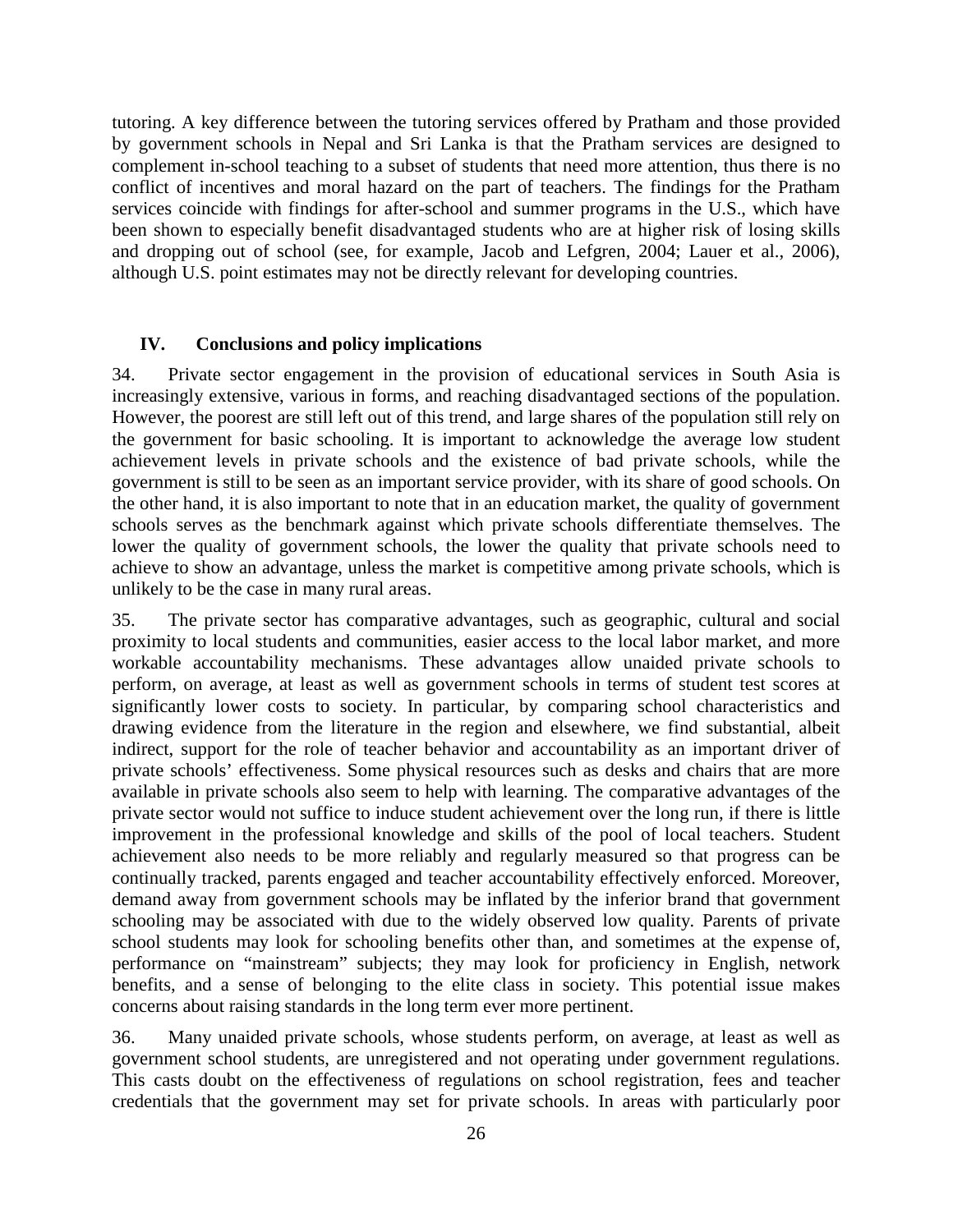student achievement, many out-of-school children, and few teachers available, it might be unwise to require high teacher qualifications, as that would push up schooling costs, making it prohibitive to poor children. On the other hand, when teachers are in abundant supply, there is likely to be competition among teachers and among schools, which would help improve schooling quality and cost-effectiveness through market mechanisms. Regulations on private school fees may not be a good way to ensure equity in education either. A maximum cap would need to be low enough to matter to poor students, but low costs may come with less quality. Moreover, regulations and standards require capacity in systems and human resources to ensure compliance; when not effectively enforced, they add no value and are likely to provide opportunities for corruption, especially given the weak institutional capacity in the region. The misalignment between government and unregistered private schools in the education system may even give rise to an ironic inefficiency problem, as reported by Muralidharan and Kremer (2007) for India: many children double-enroll in a government and an unregistered private schools, so as to get the better schooling in the private school and also receive official records of achievement at the government school, along with stipends and free schooling supplies if available.

37. One common indirect finding of studies on private schools is that government teachers are greatly overpaid with respect to student achievement outcomes. Hence a focus on student achievement in policy dialogue and policymaking, and gradually strengthening the governance and accountability system in government schools would be important. This requires a system of reliable and regular measurement of student achievement to begin with. Care needs to be taken in designing accountability schemes to maximize effectiveness, as highlighted in the discussion above on individual incentives versus group-based incentives.

38. With effective targeting and accountability mechanisms, contractual partnerships between the government and private sector can leverage both "equity" and "efficiency." A good candidate for such a partnership is remote, hard-to-reach areas where the set-up and operational costs are likely to be higher than the costs of enforcing accountability measures, such as attendance, test scores and feedback redressal, between the government and private sector. On the other hand, a caveat is warranted against the lack of accountability in government financing of traditionally aided schools in Bangladesh and India, as students in these schools have been observed to generally perform not as well as unaided private schools. Muralidharan and Sundararaman (2013) show that a school choice scheme using government vouchers to increase disadvantaged children's access to private schooling could bring meaningful benefits in terms of cost-effectiveness and social inclusion. This provides suggestive support to the recent Right to Education Act provision that could make India the world leader in the number of children attending private schools with government funding, and also in the inclusiveness of private schooling, although caution is in order in drawing policy implications given that the study's design is not identical to the one implied by the Right to Education Act provision, and also the study's limit to rural areas.

39. Regional and international evidence suggests that understanding and customizing teaching to the child's individual level and way of learning is important to improving academic achievement. One way is through outside-classroom tutoring that assists weak students, and avoids the moral hazard on the part of the teacher (at the expense of in-classroom teaching and learning) that tutoring services in developing countries are often criticized for. Holding teachers accountable for student achievement and progress in school would help create the right incentives. There are also other potential ways to encourage and enable teachers to take more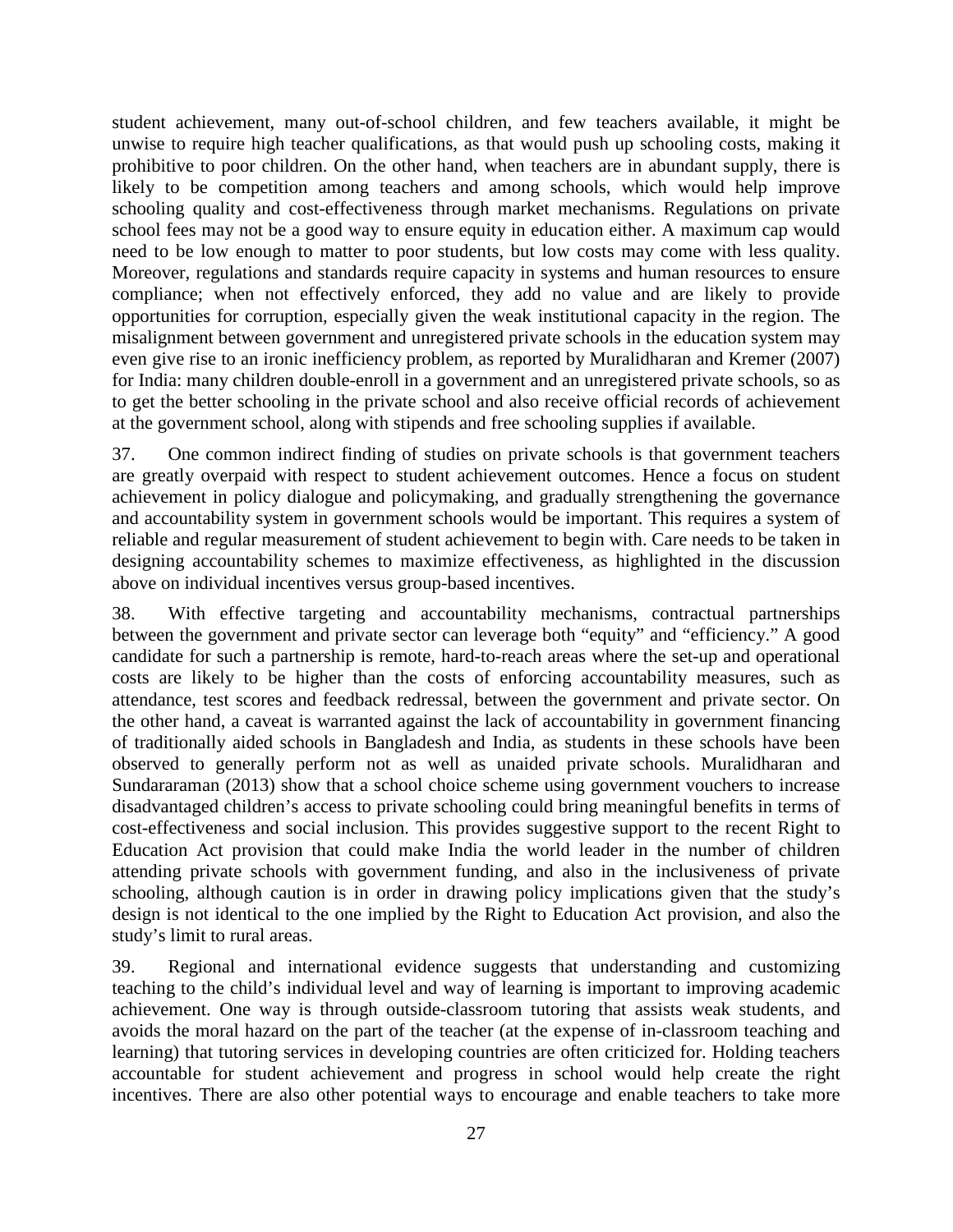ownership of each child's learning, such as optimizing the daily timetable, developing a systemic framework for measuring performance and progress, and engaging parents on a regular basis.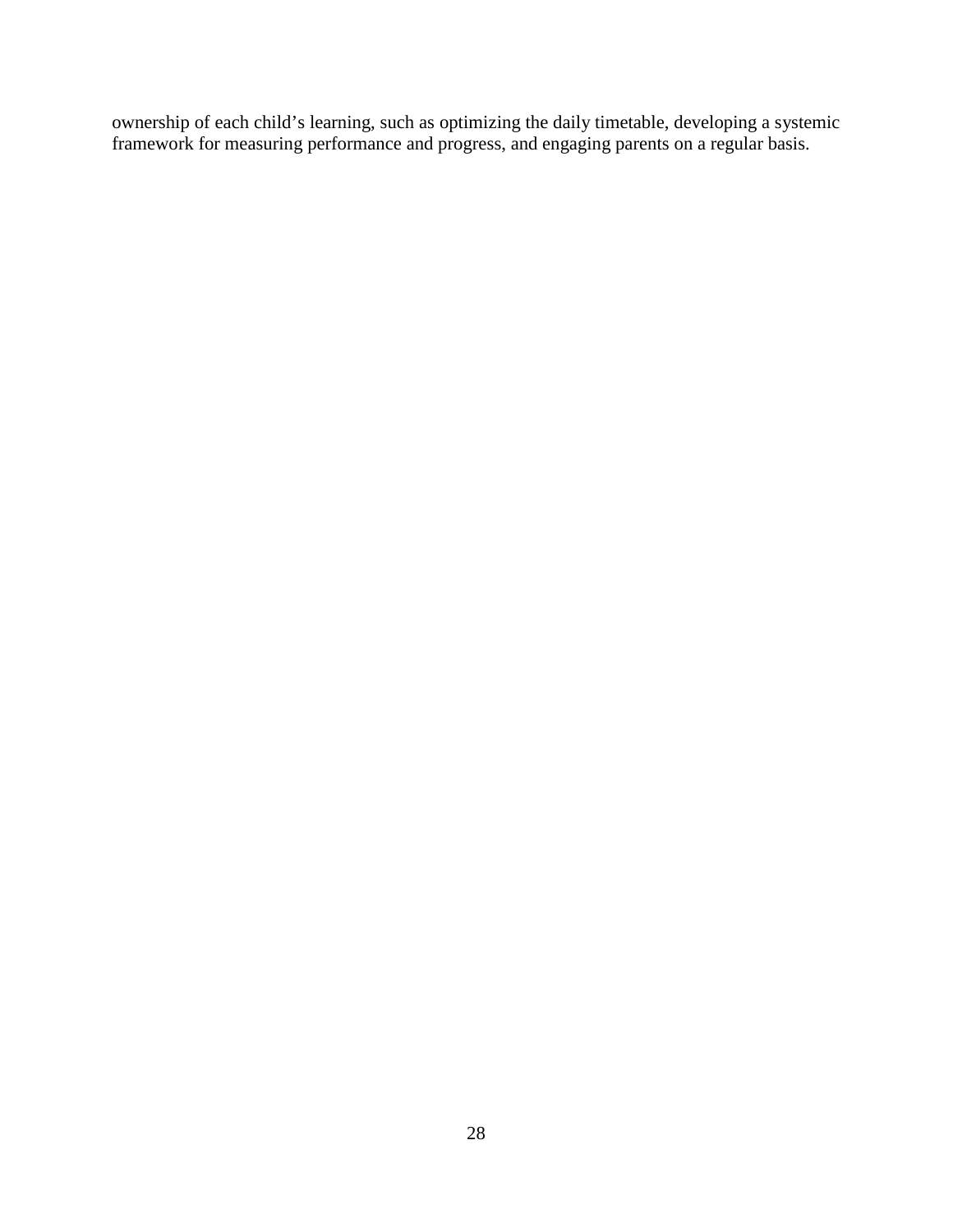#### **References**

- Altonji, Joseph G., Todd E. Elder, and Christopher R. Taber. 2005. "Selection on Observed and Unobserved Variables: Assessing the Effectiveness of Catholic Schools." *Journal of Political Economy*, 113(1): 151-184.
- Andrabi, Tahir, Jishnu Das, Asim Ijaz Khwaja, Tara Vishwanath, and Tristan Zajonc. 2007. "Learning and Educational Achievements in Punjab Schools: Insights to Inform the Education Policy Debate." Project Report.
- Andrabi, Tahir, Natalie Bau, Jishnu Das, and Asim Ijaz Khwaja. 2010. "Are Bad Public Schools Public "Bads"? Test Scores and Civic Values in Public and Private Schools." Working Paper.
- Angrist, Joshua D., Parag A. Pathak, and Christopher R. Walters. Forthcoming. "Explaining Charter School Effectiveness." *American Economic Journal: Applied Economics*.
- Aslam, Monazza. 2009. "The Relative Effectiveness of Government and Private schools in Pakistan: Are Girls Worse Off?" *Education Economics*, 17(3): 329-354.
- Aslam, Monazza, and Paul Atherton. 2012. "The 'Shadow' Education Sector in India and Pakistan: The Determinants, Benefits, and Equity Effects of Private Tutoring." Working Paper.
- Banerjee, Abhijit, Shawn Cole, Esther Duflo, and Leigh Linden. 2007. "Remedying Education: Evidence from Two Randomized Experiments in India." *Quarterly Journal of Economics*, 122(3): 1235-1264.
- Banerjee, Abhijit, Rukmini Banerji, Esther Duflo, Rachel Glennerster, and Stuti Khemani. 2010. "Pitfalls of Participatory Programs: Evidence from a Randomized Evaluation in Education in India." *American Economic Journal: Economic Policy*, 2(1): 1-30.
- Banerji, Rumini, and Michael Walton. 2011. "What Helps Children to Learn? Evaluation of Pratham's Read India Program in Bihar and Uttarakhand." Research Note.
- Barrera-Osorio, Felipe. 2007. "The Impact of Private Provision of Public Education: Empirical Evidence from Bogota's Concession Schools." Working Paper.
- Barrera-Osorio, Felipe, and Dhushyanth Raju. 2010. "Short-Run Learning Dynamics Under a Test-Based Accountability System: Evidence from Pakistan." Working Paper.
- Barrera-Osorio, Felipe, David Blakeslee, Matthew Hoover, Leigh Linden and Dhushyanth Raju. 2011. "Expanding Educational Opportunities in Remote Parts of the World: Evidence from an RCT of a Public-Private Partnership in Pakistan." Working Paper.
- Borkum, Evan, Fang He, and Leigh L. Linden. 2013. "The Effects of School Libraries on Language Skills: Evidence from A Randomized Controlled Trial in India." Working Paper.
- Burde, Dana and Leigh Linden. Forthcoming. "Bringing Education to Afghan Girls: A Randomized Controlled Trial of Village-Based Schools." *American Economic Journal: Applied Economics*.
- Cameron, Stuart. 2011. "Whether and Where to Enroll? Choosing a Primary School in the Slums of Urban Dhaka, Bangladesh." *International Journal of Educational Development*, 31(4): 357- 366.
- Chakrabarti, Rajashri. 2008. "Can Increasing Private School Participation and Monetary Loss in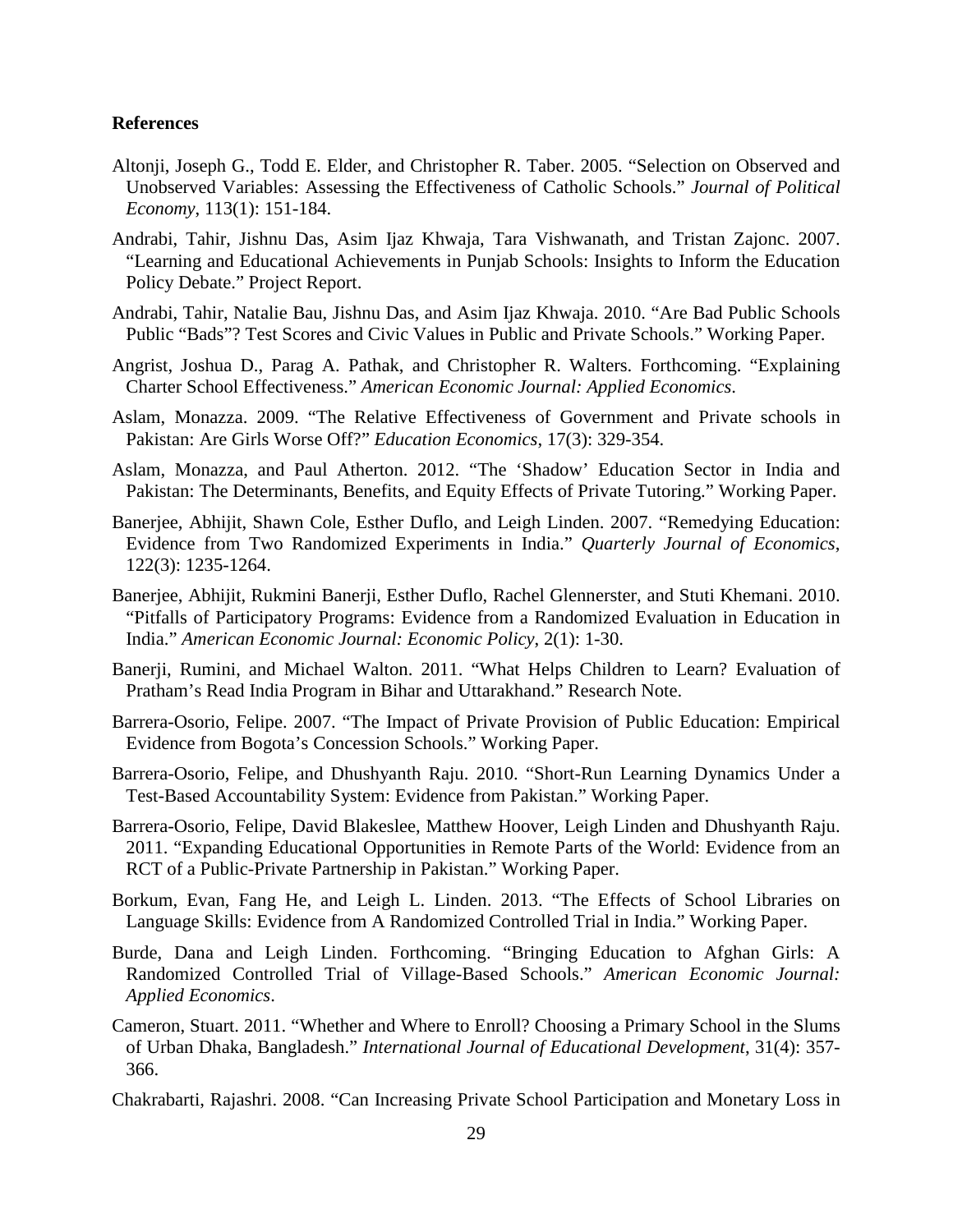a Voucher Program Affect Public School Performance? Evidence from Milwaukee." *Journal of Public Economics*, 92(5-6): 1371-1393.

- Chaudhury, Nazmul, Jeffrey Hammer, Michael Kremer, Karthik Muralidharan, and F. Halsey Rogers. 2006. "Missing in Action: Teacher and Health Worker Absence in Developing Countries", *Journal of the Economic Perspectives*, 20(1): 91-116.
- Chudgar, Amita and Elizabeth Quin. 2012. "Relationship between Private Schooling and Achievement: Results from Rural and Urban India." *Economics of Education Review*, 31(4): 376-390.
- Dang, Hai-Anh, Leopold Sarr, and Niaz Asadullah. 2011. "School Access, Resources, and Learning Outcomes: Evidence from a Non-Formal School Program in Bangladesh." Working Paper.
- Desai, Sonalde, Amaresh Dubey, Reeve Vanneman, and Rukmini Banerji. 2009. "Private Schooling in India: A New Educational Landscape." *India Policy Forum*, 5: 1-58.
- Duflo, Esther, Rema Hanna, and Stephen P. Rya.. 2012. "Incentives Work: Getting Teachers to Come to School." *American Economic Review*, 102(4): 1241-1278.
- French, Robert and Geeta Kingdon. 2010. "The Relative Effectiveness of Private and Government Schools in Rural India: Evidence from ASER data." Working Paper.
- Fryer, Roland G.. 2013. "Teacher Incentives and Student Achievement: Evidence from New York City Public Schools." *Journal of Labor Economics*, 31(2): 373-427.
- Fryer, Roland G., Steven D. Levitt, John List, and Sally Sadoff. 2012. "Enhancing the Efficacy of Teacher Incentives through Loss Aversion: A Field Experiment." Working Paper.
- Glewwe, Paul, Eric A. Hanushek, Sarah D. Humpage, and Renato Ravina. 2011. "School Resources and Educational Outcomes in Developing Countries: A Review of the Literature from 1990 to 2010." Working Paper.
- Glewwe, Paul and Seema Jayachandran. 2006. "Incentives to Teach Badly? After-School Tutoring in Developing Countries." Working Paper.
- Glewwe, Paul, Nauman Ilias, and Michael Kremer. 2010. "Teacher Incentives." *American Economic Journal: Applied Economics*, 2(3): 205-227.
- Goodman, Sarena F., and Lesley J. Turner. 2012. "The Design of Teacher Incentive Pay and Educational Outcomes: Evidence from the New York City Bonus Program." Working Paper.
- Goyal, Sangeeta. 2009. "Inside the House of Learning: the Relative Performance of Public and Private Schools in Orissa." *Education Economics*, 17(3): 315-327.
- Goyal, Sangeeta, and Priyanka Pandey. 2011. "How do Government and Private Schools Differ? Findings from Two Large Indian States." Working Paper.
- He, Fang, Leigh Linden, and Margaret MacLeod. 2008. "How to Teach English in India: Testing the Relative Productivity of Instruction Methods within the Pratham English Language Education Program." Working Paper.
- He, Fang, Leigh Linden, and Margaret MacLeod.2009. "A Better Way to Teach Children to Read? Evidence from a Randomized Controlled Trial." Working Paper.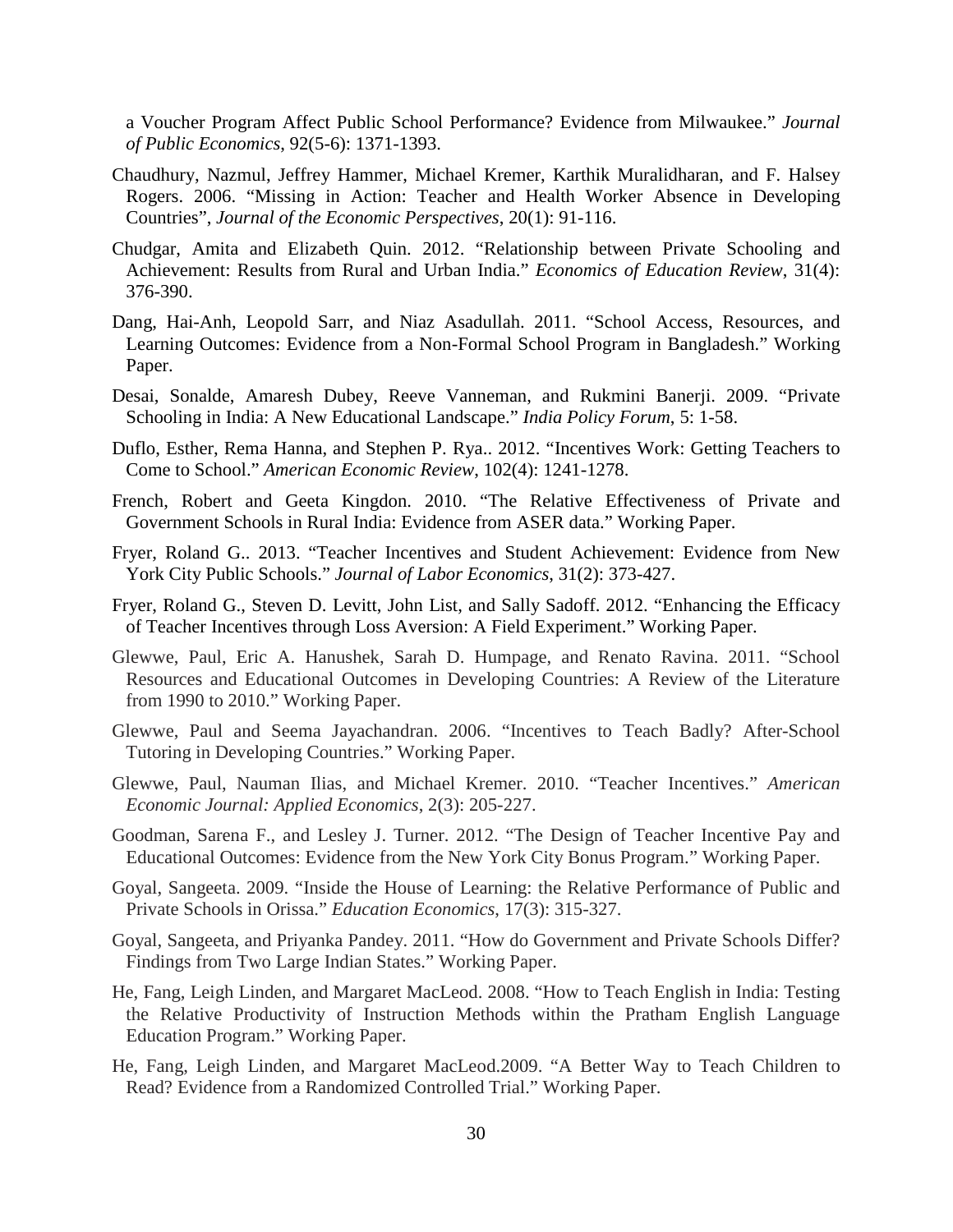- Imberman, Scott A., and Michael F. Lovenheim. 2012. "Incentive Strength and Teacher Productivity: Evidence from a Group-Based Teacher Incentive Pay System." Working Paper.
- Jacob, Brian A., and Lars Lefgren. 2004. "Remedial Education and Student Achievement: A Regression-Discontinuity Analysis." *The Review of Economics and Statistics*, 86(1): 226-244.
- Jayachandran, Seema. 2013. "Incentives to Teach Badly? After-School Tutoring in Developing Countries." Working Paper.
- Kingdon, Geeta Gandhi.. 2007. "The Progress of School Education in India." *Oxford Review of Economic Policy*, 23(2): 168-195.
- Kingdon, Geeta Gandhi, and Muzammil, M.. 2012. "The School Governance Environment in Uttar Pradesh, India: Implications for Teacher Accountability and Efforts." *The Journal of Development Studies*, 49(2): 251-269.
- Muralidharan, Karthik, and Sundararaman, Venkatesh. 2011. "The Aggregate Effects of School Choice: Evidence from a Two-Stage Experiment in India." Working Paper.
- Lauer, Patricia, Motoko Akiba, Stephanie B. Wilkerson, Helen S. Apthorp, David Snow, and Mya L. Martin-Glenn. 2006. "Out-of-school-time Programs: A Meta-Analysis of Effects for At-Risk Students." *Review of Educational Research*, 76(2): 275-313.
- Lewis, Laura, and Patrinos, Harry Anthony. 2011. "Framework for Engaging the Private Sector in Education." Policy Paper.
- Linden, Leigh. 2008. "Complement or Substitute? The Effect of Technology on Student Achievement in India." Working Paper.
- Muralidharan, Karthik and Michael Kremer. 2008. "Public and Private Schools in Rural India." *School Choice International*, edited by Rajashri Chakrabarti and Paul E. Peterson.
- Muralidharan, Karthik and Venkatesh Sundararaman. 2011. "Teacher Performance Pay: Experimental Evidence from India." *Journal of Political Economy*, 119(1): 39-77.
- Nguyen, Quynh and Dhushyanth Raju. 2013. "Private Schooling in Pakistan over Space and Time: Descriptive Evidence from National Household Surveys." Working Paper.
- Rahman, Mustafizur, Mohd Izham Mohd Hamzah, T. Subahan Mohd Meerah, and Mizan Rahman. 2010. "Historical Development of Secondary Education in Bangladesh: Colonial Period to 21st Century." *International Education Studies*, 3(1): 114-125.
- Springer, Matthew G., Dale Ballou, Laura Hamilton, Vi-Nhuan Le, J. R. Lockwood, Daniel F. McCaffrey, Matthew Pepper and Brian M. Stecher. 2010. "Teacher Pay for Performance: Experimental Evidence from the Project on Incentives in Teaching." Report, National Center on Performance Incentives.
- Thapa, Amrit. 2011. "Does Private School Competition Improve Public School Performance? The Case of Nepal." Working Paper.
- Tooley, James. 2009. *The Beautiful Tree: A Personal Journey into How the World's Poorest People are Educating Themselves.*
- Tooley, James, and Pauline Dixon. 2007. "Private schooling for low-income families: A census and comparative survey in East Delhi, India." *International Journal of Educational Development*, 27(2): 205-219.